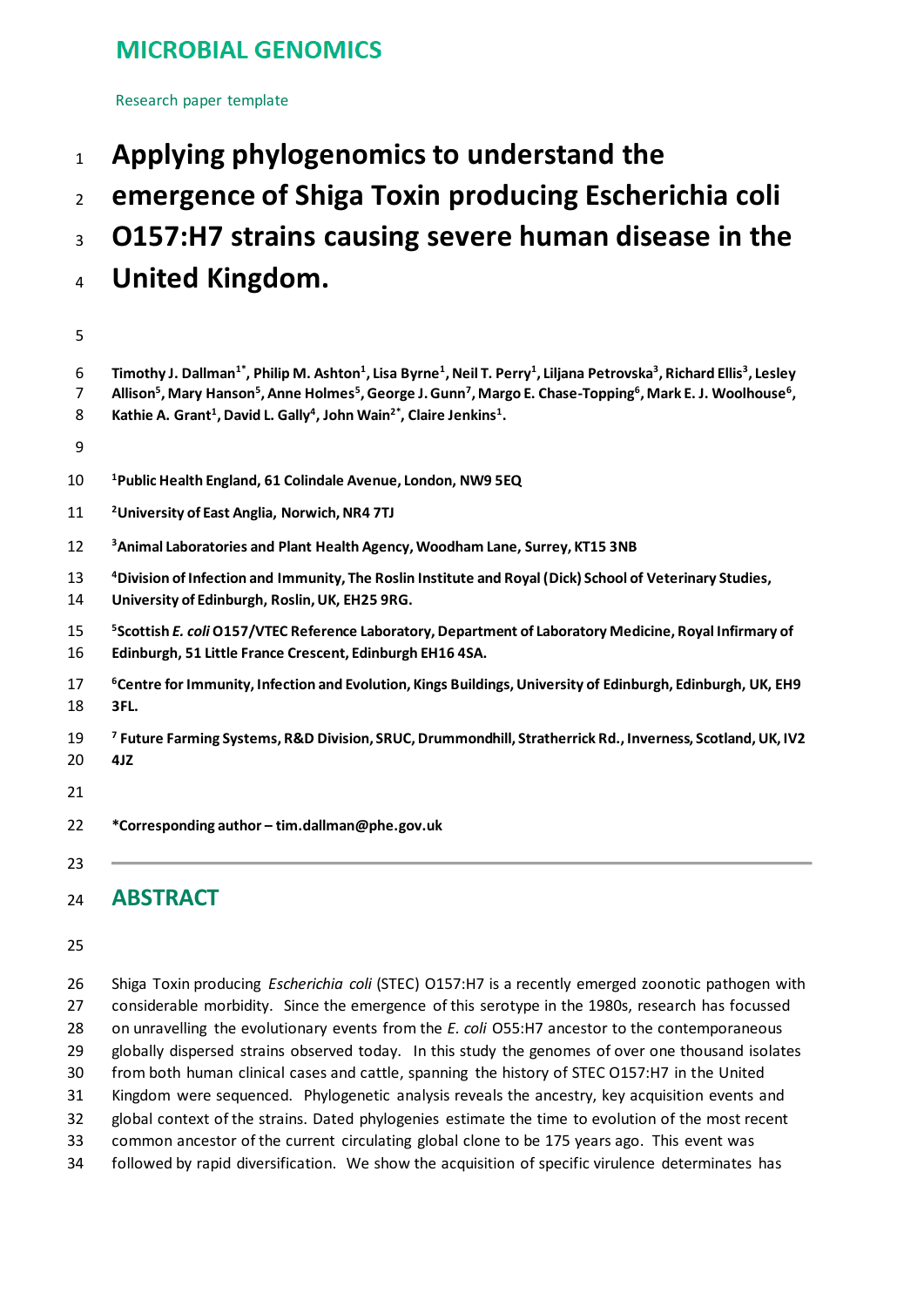occurred relatively recently and coincides with its recent detection in the human population. We used clinical outcome data from 493 cases of STEC O157:H7 to assess the relative risk of severe

- disease including HUS from each of the defined clades in the population and show the dramatic
- effect Shiga toxin repertoire has on virulence. We describe two strain replacement events that have
- occurred in the cattle population in the United Kingdom over the last 30 years; one resulting in a
- highly virulent strain that has accounted for the majority of clinical cases in the United Kingdom over
- the last decade. There is a need to understand the selection pressures maintaining Shiga-toxin
- encoding bacteriophages in the ruminant reservoir and the study affirms the requirement for close
- surveillance of this pathogen in both ruminant and human populations.
- 

## **DATA SUMMARY**

- 
- FASTQ sequences were deposited in the NCBI Short Read Archive under the BioProject PRJNA248042
- [\(http://www.ncbi.nlm.nih.gov/bioproject/?term=PRJNA248042\)](http://www.ncbi.nlm.nih.gov/bioproject/?term=PRJNA248042)
- Supplementary Table 5 is available at the following git repository
- https://github.com/timdallman/phylogenomics\_stec.git
- **I/We confirm all supporting data, code and protocols have been provided within the article or**
- **through supplementary data files.**
- 
- 
- **IMPACT STATEMENT**

 In this article we analyse over 1000 Shiga Toxin producing *Escherichia coli* (STEC) O157:H7 genomes from animal and clinical isolates collected over the past three decades and present for the first time a comprehensive population structure of STEC O157:H7. Using phylogenetic methods we have examined the origin and dispersal of this zoonotic pathogen and show how historical worldwide dissemination followed by regional expansion in native cattle populations gives rise to the extant diversity seen today. By comparing clinical outcome data of nearly 500 human cases we comprehensively assess the association between phylogenetic grouping, acquisition and loss of specific subtypes of Shiga toxin and severe disease. With this analysis we show specific circulating strains have >5 fold increase risk of severe disease than the ancestral STEC O157:H7 genotype. Finally we show that recent strain replacement has occurred in Great Britain shaping the diversity of STEC O157:H7 observed today and introducing a high virulence clone into the British cattle population.

- 
- 

# **INTRODUCTION**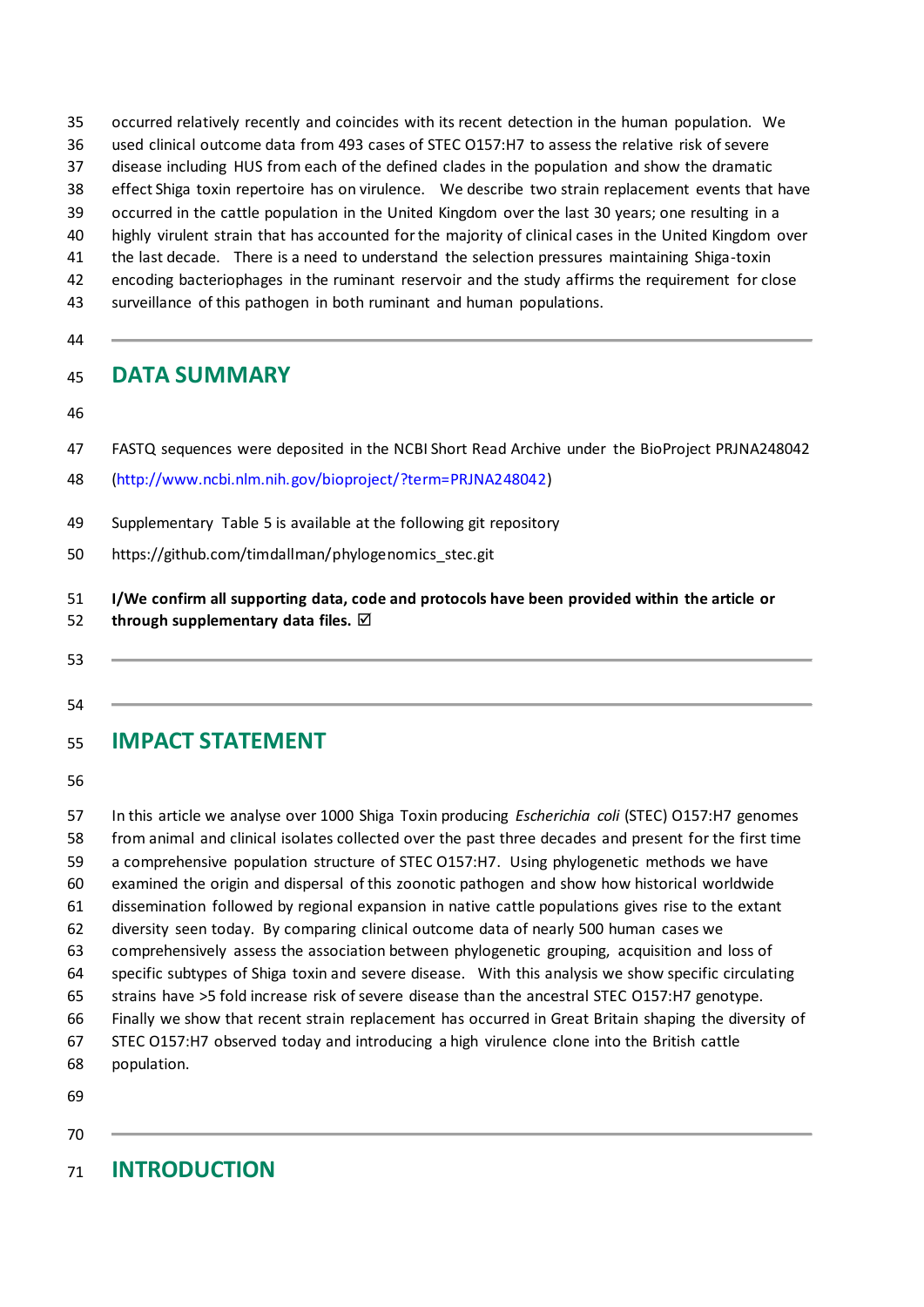Shiga Toxin producing Escherichia coli (STEC) O157:H7 is a globally dispersed pathogen that, whilst generally asymptomatic in its ruminant host, can cause severe outbreaks of gastroenteritis, haemorrhagic colitis and haemolytic uraemic syndrome in humans (Akashi et al., 1994; Centers for Disease Control and Prevention (CDC), 2006; Ihekweazu et al., 2012). Contemporary STEC O157:H7 represent a monomorphic clone(Whittam et al., 1988) characterised by particular phenotypic properties including the inability to ferment sorbitol and produce β-glucuronidase. Over the course of its evolution, STEC O157:H7 has acquired several virulence determinants including two types of Shiga toxins (Stx1 and Stx2) encoded on lambdoid bacteriophages (Scotland et al., 1985), a myriad of effector proteins(Lai et al., 2013; Tobe et al., 2006) and a virulence plasmid containing genes for a type II secretion system and a haemolysin (Schmidt et al., 1994). It is postulated that the current clone arose with the transfer of the O157 *rfb* and *gnd* genes that specify the structure of lipopolysaccharide side chains that comprise the somatic (O) antigens into a *stx2* containing *E. coli* O55:H7 strain that had an enhanced capacity for host colonisation mediated by the locus of enterocyte effacement (LEE) pathogenicity island (Wick et al., 2005). A step-wise sequence of events involving the loss of the ability to utilise sorbitol, lysogenisation by an *stx1* containing phage and inactivation of the gene encoding the β-glucuronidase *uidA* is hypothesised to have given rise to 89 the currently circulating clone (Feng et al., 1998), with distinct subpopulations formed by less common non-motile O157:H- strains and strains that retained the ability to express β-glucuronidase.

 Despite high levels of relatedness of the non-sorbitol fermenting, β-glucuronidase negative STEC O157:H7 strains, it has long been realised that distinct lineages exist within the population. It is suggested that these arose from the result of geographic spread of an ancestral clone and subsequent regional expansion (Kim et al., 2001; Yang et al., 2004). Identified subpopulations have also been found to be unequally distributed in the cattle and human populations with lineage I being more prevalent among human clinical isolates and lineage II more associated with the animal host (Yang et al., 2004). Subsequent studies revealed differences between the two lineages including Stx-encoding bacteriophage (StxΦ) insertion sites (Besser et al., 2007), *stx2* expression (Dowd and Williams, 2008), stress resistance (Lee et al., 2012), as well as lineage specific polymorphisms (Bono et al., 2007). Further characterisation of genomic differences between these two lineages identified an intermediate genogroup termed lineage I/II (Zhang et al., 2007). To investigate the propensity of different STEC O157:H7 strains to cause serious illness, further sub-typing schemes have been developed which sub-divided the population into 9 clades based on single nucleotide polymorphisms (Manning et al., 2008; Riordan et al., 2008) with clade 8 associated with two large outbreaks of Haemolytic Uremic Syndrome (HUS) (Manning et al., 2008). Subsequent *in vitro* studies showed varied adherence and virulence factor expression between different clades (Abu-Ali et al., 2010) and whole genome studies elucidated further potential virulence determinants (Eppinger et al., 2011a). The use of clade genotyping provided further evidence that the diversity within STEC O157:H7 is globally distributed (Mellor et al., 2013; Yokoyama et al., 2012).

Several groups have used the clade description of the STEC O157:H7 population to further speculate

on the evolutionary path that has given rise to the current diversity(Kyle et al., 2012; Leopold et al.,

- 2009; Yokoyama et al., 2012). The current model suggests that β-glucuronidase positive, non-
- sorbitol fermenting STEC O157:H7 (clade 9) are ancestral to lineage II and the intermediate lineage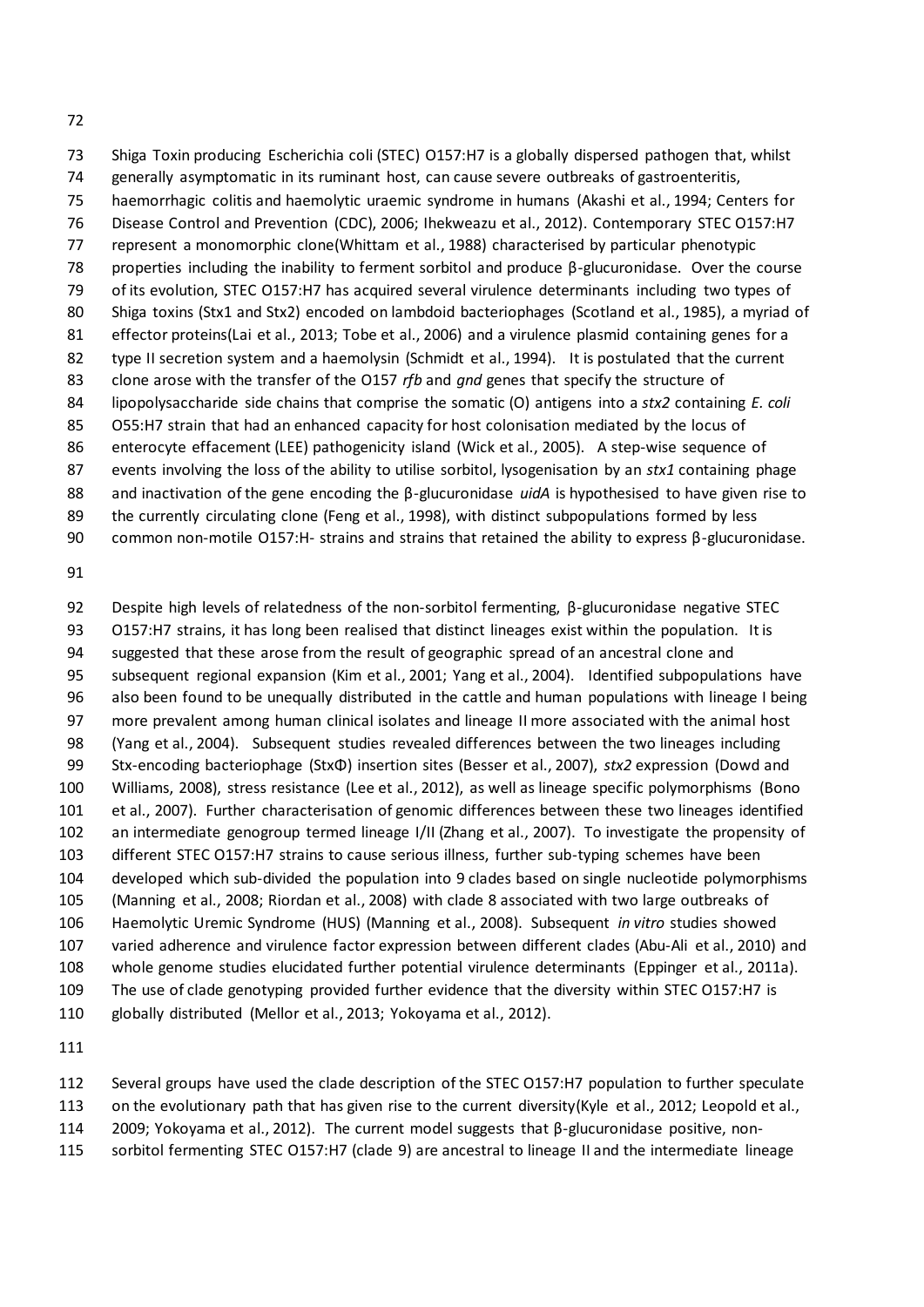- I/II (which overlap with clades 8-5) which themselves are ancestral to lineage I (clades 5-1). The
- nature of the paraphyletic evolution of these lineages however remains unknown.

 The United Kingdom (UK) has a comparatively high human infection rate with STEC O157(Chase- Topping et al., 2008) and this has remained relatively constant over the last decade. In the UK, STEC 121 O157 strains are subtyped by determining sensitivity to a specific panel of 16 typing phages, a phage typing scheme developed in Canada and adopted by several European countries(Ahmed et al., 1987; Khakhria et al., 1990). Over the last decade in England, Scotland and Wales, phage type (PT) 21/28 strains have been most commonly associated with severe human infection and more recent research has indicated that these strains are more likely to be associated with high excretion levels from cattle; known as supershedding(Chase-Topping et al., 2008). Previously, the most common phage type in England, Scotland and Wales was PT2 until it decreased year after year from 1998 (see Figure 1). The nature of this strain replacement and how PT21/28, PT2 and other common phage types, such as PT8 and PT32 are associated with each other and to the lineages defined above was not understood. In this study we present the population structure of STEC O157:H7 from a UK perspective using genome sequencing of over 1000 animal and clinical isolates collected over the past three decades. Using phylogenetic methods we have examined the origin and dispersal of this zoonotic pathogen and estimated approximate evolutionary timescales that have led to the emergence of an expanded virulent cluster that accounts for a significant proportion of the human STEC disease in the UK. **METHODS** Strain Selection 1075 strains of STEC O157 from clinical and animal isolates from England, Northern Ireland, Wales & Scotland collected from 1985 to 2014 were selected for sequencing. These represented 25 phage types. Ninety-five cattle strains were STEC O157:H7 isolates selected for sequencing from Scottish cattle strains collected as part of 'The Wellcome Foundation International Partnership Research Award in Veterinary Epidemiology' (IPRAVE) study on the basis of regional and genotypic diversity. 54 sequences were downloaded from public repositories including the oldest sequenced STEC O157(Sanjar et al., 2014). 

- 153 Genome Sequencing and Sequence Analysis
-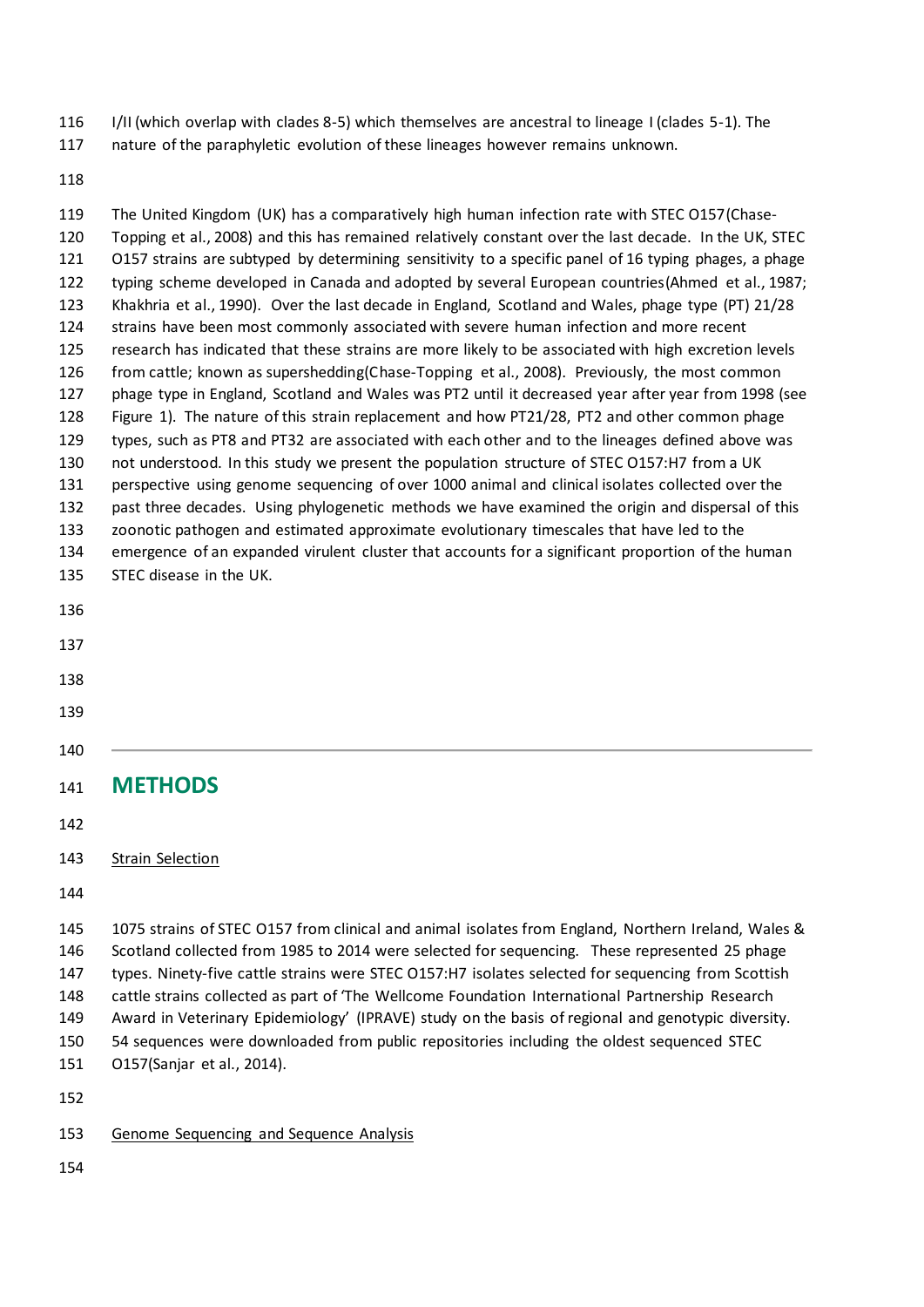Genomic DNA was fragmented and tagged for multiplexing with Nextera XT DNA Sample Preparation Kits (Illumina) and sequenced at the Animal Laboratories and Plant Health Agency using the Illumina GAII platform with 2x150bp reads. Short reads were quality trimmed(Bolger et al., 2014) and mapped to the reference STEC O157 strain *Sakai* (Genbank accession BA000007) using BWA-SW(Li and Durbin, 2010). The Sequence Alignment Map output from BWA was sorted and indexed to produce a Binary Alignment Map (BAM) using Samtools(Li et al., 2009). GATK2(McKenna et al., 2010) was used to create a Variant Call Format (VCF) file from each of the BAMs, which were further parsed to extract only single nucleotide polymorphism (SNP) positions which were of high quality (MQ>30, DP>10, GQ>30, Variant Ratio >0.9). Pseudosequences of polymorphic positions were used to create maximum likelihood trees using RaxML(Stamatakis, 2014). Pair-wise SNP distances between each pseudosequence were calculated. Spades version 2.5.1(Bankevich et al., 2012) was run using careful mode with kmer sizes 21, 33, 55 and 77 to produce *de novo* assemblies of the sequenced paired-end fastq files. FASTQ sequences were deposited in the NCBI Short Read Archive under the BioProject PRJNA248042.

#### SNP Clustering

 Hierarchical single linkage clustering was performed on the pairwise SNP difference between all strains at various distance thresholds (Δ250, Δ100, Δ50, Δ25, Δ10, Δ5, Δ0). The result of the clustering is a SNP address that can be used to describe the population structure based on clonal groups.

#### Recombination

- Recombination analysis was performed using BRATNEXTGEN(Marttinen et al., 2012).
- Representatives from Δ50 SNP clusters were randomly selected and whole genome alignment
- produced relative to the reference strain *Sakai*. From the proportion of shared ancestry generated
- by BRATNEXTGEN the dataset was partitioned into 18 clusters. Recombination between and within
- these clusters was calculated over 20 iterations and the significance estimated over 100 replicates.
- Detected recombinant segments were deemed significant with a p-value < 0.05.
- 

#### Timed phylogenies

Timed phylogenies were constructed using BEAST-MCMC. v1.80(Drummond et al., 2012) and after

first confirming a temporal signal using Path-O-Gen(Drummond et al., 2012). Alternative clock

models and population priors were computed and their suitability assessed based on Bayes Factor

(BF) tests. The highest supported model was a relaxed lognormal clock rate under a constant

- population size. All models were run with a chain length of 1 billion. A maximum clade credibility
- tree was constructed using TreeAnnotator v1.75.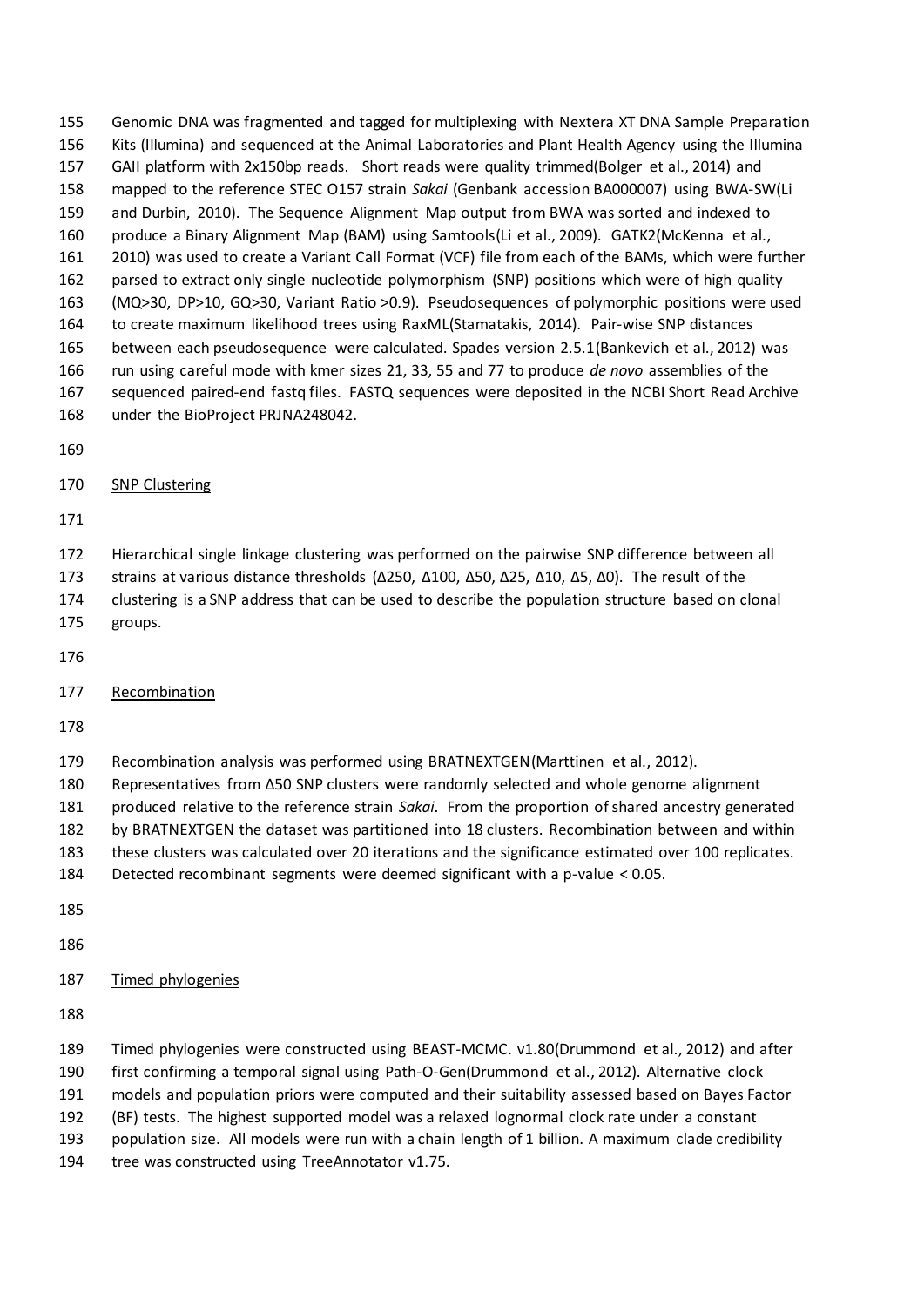| 195                                           |                                                                                                                                                                                                                                                                                                                                                                                                                                                                                                                                                                                                                                                                                               |  |  |  |  |  |
|-----------------------------------------------|-----------------------------------------------------------------------------------------------------------------------------------------------------------------------------------------------------------------------------------------------------------------------------------------------------------------------------------------------------------------------------------------------------------------------------------------------------------------------------------------------------------------------------------------------------------------------------------------------------------------------------------------------------------------------------------------------|--|--|--|--|--|
| 196                                           | Shiga toxin subtyping                                                                                                                                                                                                                                                                                                                                                                                                                                                                                                                                                                                                                                                                         |  |  |  |  |  |
| 197                                           |                                                                                                                                                                                                                                                                                                                                                                                                                                                                                                                                                                                                                                                                                               |  |  |  |  |  |
| 198                                           | Shiga toxin subtyping was performed as described by Ashton and colleagues (Ashton et al., 2015).                                                                                                                                                                                                                                                                                                                                                                                                                                                                                                                                                                                              |  |  |  |  |  |
| 199                                           |                                                                                                                                                                                                                                                                                                                                                                                                                                                                                                                                                                                                                                                                                               |  |  |  |  |  |
| 200                                           | Stx-associated bacteriophage insertion (SBI)                                                                                                                                                                                                                                                                                                                                                                                                                                                                                                                                                                                                                                                  |  |  |  |  |  |
| 201                                           |                                                                                                                                                                                                                                                                                                                                                                                                                                                                                                                                                                                                                                                                                               |  |  |  |  |  |
| 202<br>203<br>204<br>205<br>206<br>207<br>208 | The integration of shiga toxin carrying prophage into the host genome has been characterised into<br>six target genes: wrbA(Hayashi et al., 2001), which encodes a NADH quinone oxidoreductase; yehV<br>(Yokoyama et al., 2000), a transcriptional regulator; sbcB (Ohnishi et al., 2002), an exonuclease;<br>yecE, a gene of unknown function; the tRNA gene argW(Eppinger et al., 2011a) and Z2577, which<br>encodes an oxidoreductase. Intact reference sequences of these genes were obtained and<br>compared by blastn BLAST(Altschul et al., 1990) against the STEC O157:H7 genome assemblies.<br>Occupied SBI sites were defined as those strains that had disrupted BLAST alignments. |  |  |  |  |  |
| 209                                           |                                                                                                                                                                                                                                                                                                                                                                                                                                                                                                                                                                                                                                                                                               |  |  |  |  |  |
| 210                                           | <b>Clade Typing</b>                                                                                                                                                                                                                                                                                                                                                                                                                                                                                                                                                                                                                                                                           |  |  |  |  |  |
| 211                                           |                                                                                                                                                                                                                                                                                                                                                                                                                                                                                                                                                                                                                                                                                               |  |  |  |  |  |
| 212<br>213<br>214                             | Clade Typing was performed as originally defined by Manning et al (2008). The 8 definitive<br>polymorphic positions adopted by Yokoyama et al (2012) were used to delineate the strains into the<br>9 clade groupings.                                                                                                                                                                                                                                                                                                                                                                                                                                                                        |  |  |  |  |  |
| 215                                           |                                                                                                                                                                                                                                                                                                                                                                                                                                                                                                                                                                                                                                                                                               |  |  |  |  |  |
| 216                                           | Locus Specific Polymorphism Assay - LSPA6                                                                                                                                                                                                                                                                                                                                                                                                                                                                                                                                                                                                                                                     |  |  |  |  |  |
| 217                                           |                                                                                                                                                                                                                                                                                                                                                                                                                                                                                                                                                                                                                                                                                               |  |  |  |  |  |
| 218<br>219<br>220<br>221<br>222               | Based on the polymorphic genes defined by Yang et al (2004) reference sequences of 6 were<br>extracted from the Sakai reference genome. Sequence alignments were generated using blastn of<br>these sequences against the STEC 0157:H7 genome assemblies. The allelic designation '1' was<br>assigned to wild type, '2' assigned to the insertions/deletions defined by Yang et al and 'X' to all<br>other polymorphisms.                                                                                                                                                                                                                                                                     |  |  |  |  |  |
| 223                                           |                                                                                                                                                                                                                                                                                                                                                                                                                                                                                                                                                                                                                                                                                               |  |  |  |  |  |
| 224<br>225<br>226<br>227<br>228<br>229        | folD-sfmA, Z5935, yhcG, rbsB, rtcB and arp-iclR. Each allele was assigned a number as described<br>previously (Yang et al., 2004). Isolates showing the LSPA6 genotype 111111 were classified as LSPA6<br>lineage I (LSPA6 LI), while those with LSPA6 genotype 211111 were classified as LSPA6 lineage I/II<br>(LSPA6 LI/II). Unique alleles (aberrant amplicon size) were assigned new numbers. All deviations<br>from the genotypes 111111 and 211111 were classified as LSPA6 lineage II (LSPA6 LII).                                                                                                                                                                                     |  |  |  |  |  |
| 230                                           | Statistical analyses of clinical data amongst clinical cases reported in England                                                                                                                                                                                                                                                                                                                                                                                                                                                                                                                                                                                                              |  |  |  |  |  |
| 231                                           |                                                                                                                                                                                                                                                                                                                                                                                                                                                                                                                                                                                                                                                                                               |  |  |  |  |  |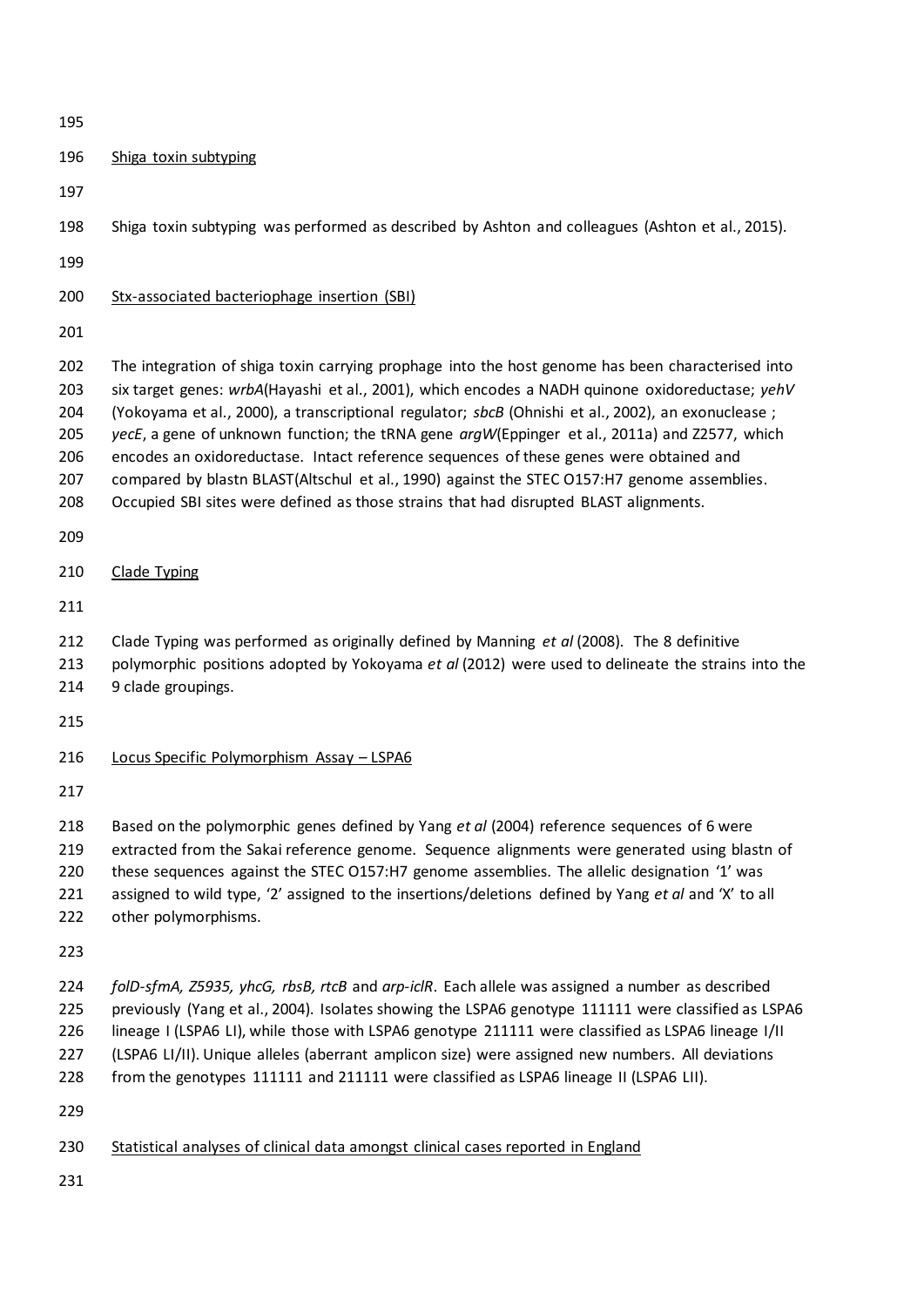232 The National Enhanced Surveillance System for STEC (NESSS) in England was implemented on  $1<sup>st</sup>$  January 2009, and has been described in detail elsewhere (*Byrne et al*. 2015, in press). In brief, it collates standardised demographic, clinical and exposure data on all cases of STEC reported in England through collection of a standard enhanced surveillance questionnaire (ESQ). For this study, 236 clinical data on clinical cases for whom strains were sequenced were extracted from NESSS. These data included whether the case reported symptoms of non-bloody diarrhoea; bloody diarrhoea; vomiting; nausea; abdominal pain; fever or whether they were asymptomatic carriers detected through screening high risk contacts of symptomatic cases. Data on whether cases were hospitalised, developed typical HUS or died were also extracted. The age and gender of cases were also extracted. Where clinical symptoms were blank on the ESQ and cases were not recorded as being asymptomatic, these were coded as negative responses. Cases were categorised into children (aged 16 and under) or adults, based on *a priori* knowledge that children are most at risk of both STEC infection and progression to HUS (Byrne et al., 2015). While adults aged over 60 are at increased risk of STEC infection and development of HUS, they were under-represented in these data and were not analysed as a separate group. The outcome of interest was disease severity. Cases were coded as having severe disease if any of the following criteria were reported: Bloody diarrhoea, hospitalisation, HUS or death. Asymptomatic cases and cases with non-bloody diarrhoea were classed as mild.

 Genomic variables for analyses included Stx subtype and sublineage. Sublineages were described in respect of Stx subtypes. Cases were described in respect to clinical mild or severe disease and HUS separately) by sublineage. Disease severity was compared amongst gender and age of cases, and sublineage and Fisher's exact tests were used to compare proportions. Logistic Regression analysis was used to investigate phylogenetic groups associated with more severe disease outcomes. Due to the correlation between Stx subtypes and lineage, sublineage was chosen as an explanatory variable for analyses. To assess whether there was a difference in disease severity within sub-lineages they were further subdivided by Stx subtype for analysis. Odds ratios for cases reporting severe disease compared to those reporting mild disease were calculated for each variable. Lineage IIa was chosen as the baseline for lineages as it was found to be the ancestral O157 lineage.

# **RESULTS**

#### 264 Phylogeny of STEC 0157 in the United Kingdom

 A maximum likelihood (ML) phylogeny (supplementary figure 1) revealed the population structure of the STEC O157 isolates sequenced in this study. The STEC O157:H7 population has previously been delineated into three lineages, I, I/II and II(Feng et al., 1998; Zhang et al., 2007) and the phylogeny 269 presented here also splits the strains into three groups via deep branches, with reference strains of known lineage(Eppinger et al., 2011b) conforming to the expected pattern.

 The ML phylogeny was compared to two other previously used methods to describe the STEC O157 population namely LSPA6 type(Yang et al., 2004) (supplementary figure 1a) and the Manning clade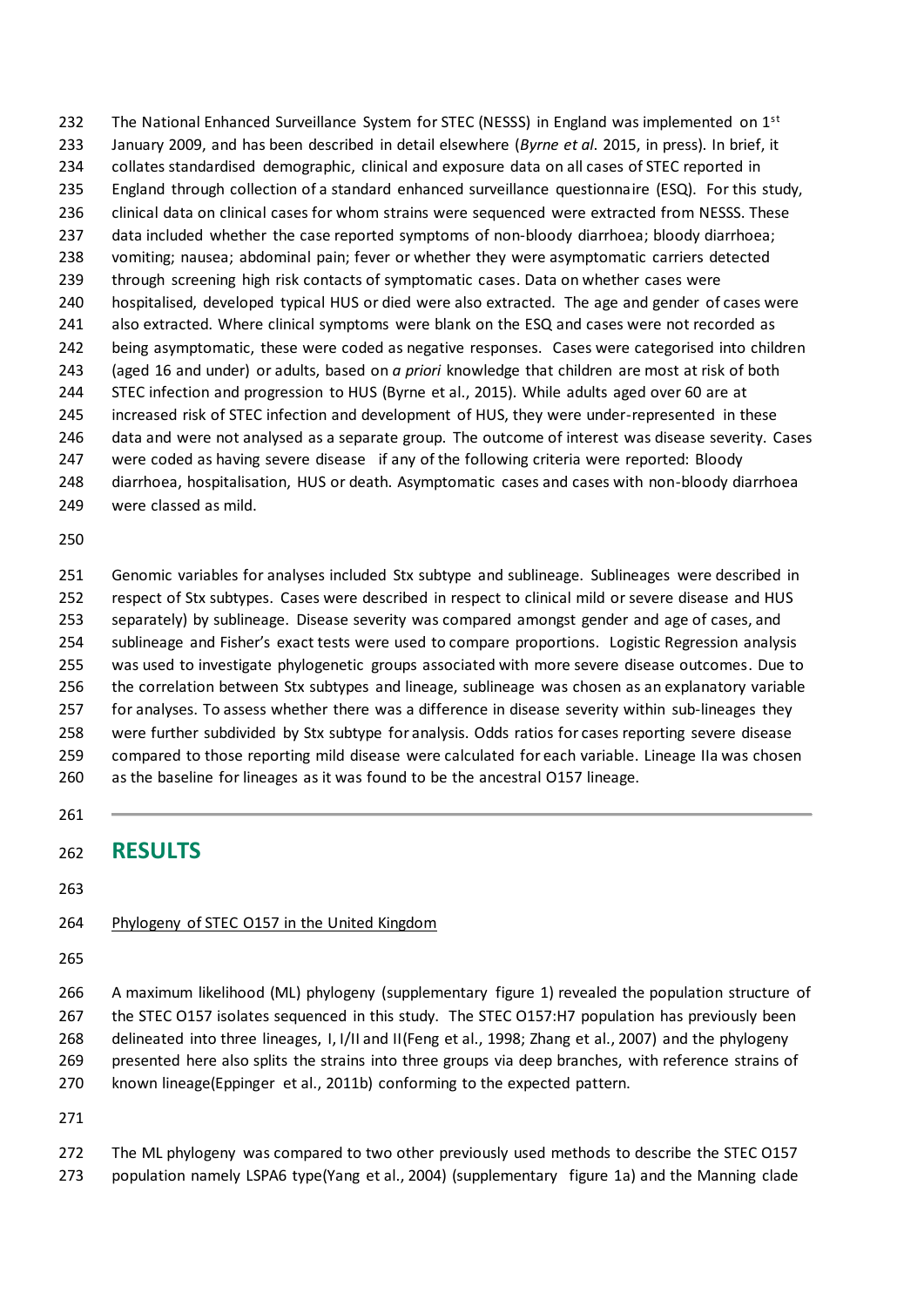typing scheme(Manning et al., 2008) (supplementary figure 1b). LSPA6 typing was not congruent with the phylogeny and the lineages defined by LSPA type do not reflect the phylogenetic clustering 276 generated on polymorphisms across the whole genome. By LSPA6 the only strains that type as lineage I (LSPA6 1-1-1-1-1-1) were a clade containing the lineage I strain the assay was designed upon, EDL933. Other strains that cluster within this deep branch (and therefore should be of the same lineage) type as lineage I/II (LSPA6 2-1-1-1-1-1) or had a novel polymorphism. Similarly across the rest of the ML phylogeny the predominant LSPA6 was 2-1-1-1-1-1 or a novel polymorphism. Based on this population, LSPA6 typing did not resolve the lineages correctly and therefore we 282 defined the lineages I, I/II and II based on the deep phylogenetic branches and the placement of reference strains of known lineage.

 Supplementary figure 1b shows the phylogeny coloured by clades as described by Manning et al (2008). The clade groupings were broadly congruent with the phylogeny clade 7 (green), clade 8 (purple) and clade 4/5 (cyan) predominated and clade 9 (pink), comprising strains that were β- glucuronidase positive, are an out-group. It was clear however that clade typing does not resolve many phylogenetic splits. In terms of clade typing, lineage II corresponds to clade 7, lineage I/II corresponded to clade 8 and lineage I corresponded to clades 6 through 1 as suggested previously (Eppinger et al., 2011a).

 Single linkage clustering based on pairwise genetic distance is an effective method of defining phylogenetic groups as it is inclusive of clonal expansion events. Using a SNP distance threshold of Δ250 we clustered the 1224 strains in this study into 54 groups. 52/54 clusters were distributed 296 within the 3 lineages and there were two outlier clusters, one contained the  $\beta$ -glucuronidase positive strains and another contained 3 isolates associated with travel to Turkey. Supplementary figure 2 shows the number and size of the 52 clusters within the three lineages. Lineage II contained the most diversity with 32 clusters whilst Lineage I and Lineage I/II contained 17 and 3 clusters respectively. All three lineages were associated with uneven sampling of diversity with single high- density clusters comprising 77% of Lineage I isolates, 73% of Lineage I/II isolates and 47% of Lineage II isolates. Isolates contained within the high-density clusters in Lineage I, I/II and II represented the common phage types associated with human infection in the UK: PT21/28, PT2 and PT8 respectively. Isolates in clusters with five or less representatives were more likely to be non-UK strains associated with foreign travel or imported food. Ninety-five isolates were from cattle faecal pats collected as part of a large survey in Scotland(Pearce et al., 2009). These cattle isolates were present in only 8/54 clusters across the three lineages with 84% found in the 3 high-density clusters identified above. This pattern of uneven diversity, coupled with the association of domestic cattle with high-density clones, supports the model of global dispersion and regional expansion of STEC O157:H7.

#### Recombination

 Signals of recombination in the sample population were analysed with BRATNEXTGEN using 270 Δ50 SNP threshold cluster representatives. There were 631,016 recombinant positions found across the 5,498,450 bp alignment and 90% had their origin in the 18 Sakai prophages (SP) or 6 Sakai prophage

like elements (SPLE) suggesting that almost all genetic transfer (at least historical) was phage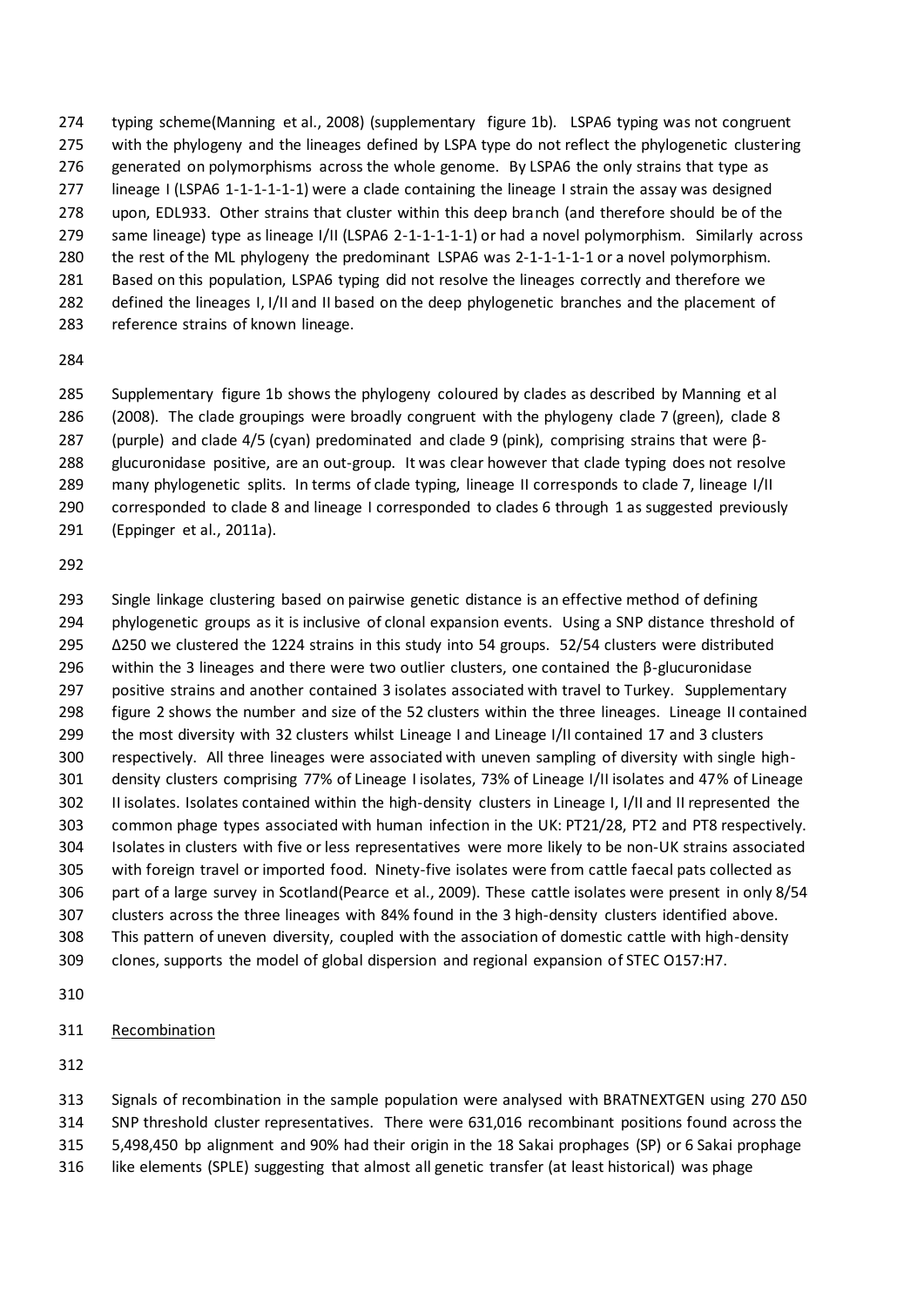- mediated. The median recombinant size was 575 base pairs whilst the largest was 41212
- nucleotides representing an intra-lineage II recombination of SP1. Recombination events were seen
- at least twice as frequently within lineages (Supplementary table 1) than between lineages with no
- statistical difference association between the lineage and its likelihood to be a donor or recipient.
- Within lineage II, the ancestral lineage (see Figure 2) Lineage IIa appeared to be the donor of most
- recombination events with lineage IIc only receiving foreign DNA. Lineage I had the highest intra-
- lineage recombination rate, and this that could have contributed to the heterogenous *stx*
- complement as described in more detail below.
- 

### Evolutionary timescale and Stx prophage insertion in STEC O157

 A timed phylogeny was constructed using BEAST (Figure 2). The mutation rate of STEC O157:H7 was calculated to be approximately 2.6 mutations/genome/year (95% highest posterior density (HPD) – 2.4 – 2.8) which is in-line with previous estimates for *Escherichia coli*(von Mentzer et al., 2014) and closely related *Shigella* species(Holt et al., 2012). We predict the split of the contemporary β- glucuronidase negative, sorbitol negative clone from the β-glucuronidase positive ancestor to be approximately 400 years ago (95% HPD - 520 years – 301 years). The time to common ancestor of the current circulating diversity (e.g. Lineage I, I/II and II) is approximately 175 years (95% HPD - 198 years – 160 years), significantly more recent than previous estimates of 400 years(Yang et al., 2004) and 2500 years(Leopold et al., 2009). Lineage II is the ancestral lineage which contains at least three sub-lineages that diverged early in the evolutionary process. The most recent common ancestor to Lineage I and Lineage I/II existed approximately 150 years ago (95% HPD - 175 years – 130 years).

 The model of Shiga toxin acquisition proposed by Wick and Feng suggested the acquisition of a lambdoid phage containing *stx2* followed by the later acquisition of an *stx1* containing phage (Stx1Φ)(Feng et al., 1998; Wick et al., 2005). The timed phylogeny supported this hypothesis (Figure 2) as the β-glucuronidase positive ancestor and the majority (70%) of stains within lineage IIa and IIb contained only *stx2c*. Sub-lineage Lineage IIc (PT8) (Figure 2) was subsequently lysogenised by an Stx1Φ and had the same disrupted Shiga toxin insertion targets *yehV* and *sbcA* supporting the hypothesis that a truncated prophage was replaced with a Stx1Φ in *yehV*(Shaikh and Tarr, 2003).

 The majority of strains in Lineage IIb (PT4/PT1) (Figure 2) carried *stx2c* only but had an occupied *argW* Stx-associated bacteriophage insertion site. There was some further observed heterogeneity in the ancestral lineage IIa with small numbers of dispersed strains containing Stx1Φ, Stx2Φa or being negative for any Shiga toxin alleles as well as having non-stx disrupted stx-associated bacteriophage insertion sites (Supplementary table 2).

 The common ancestor of Lineage I/II (Figure 2) was approximately 95 years old marking the divergence of the strain that caused the 2006 Taco Bell outbreak in North America (Sodha et al.,

- 2011) and the PT2 strains associated with the first outbreak of HUS in the United Kingdom in
- 1983(Taylor et al., 1986). The majority (65%) of strains in lineage I/II were positive for both *stx2c* and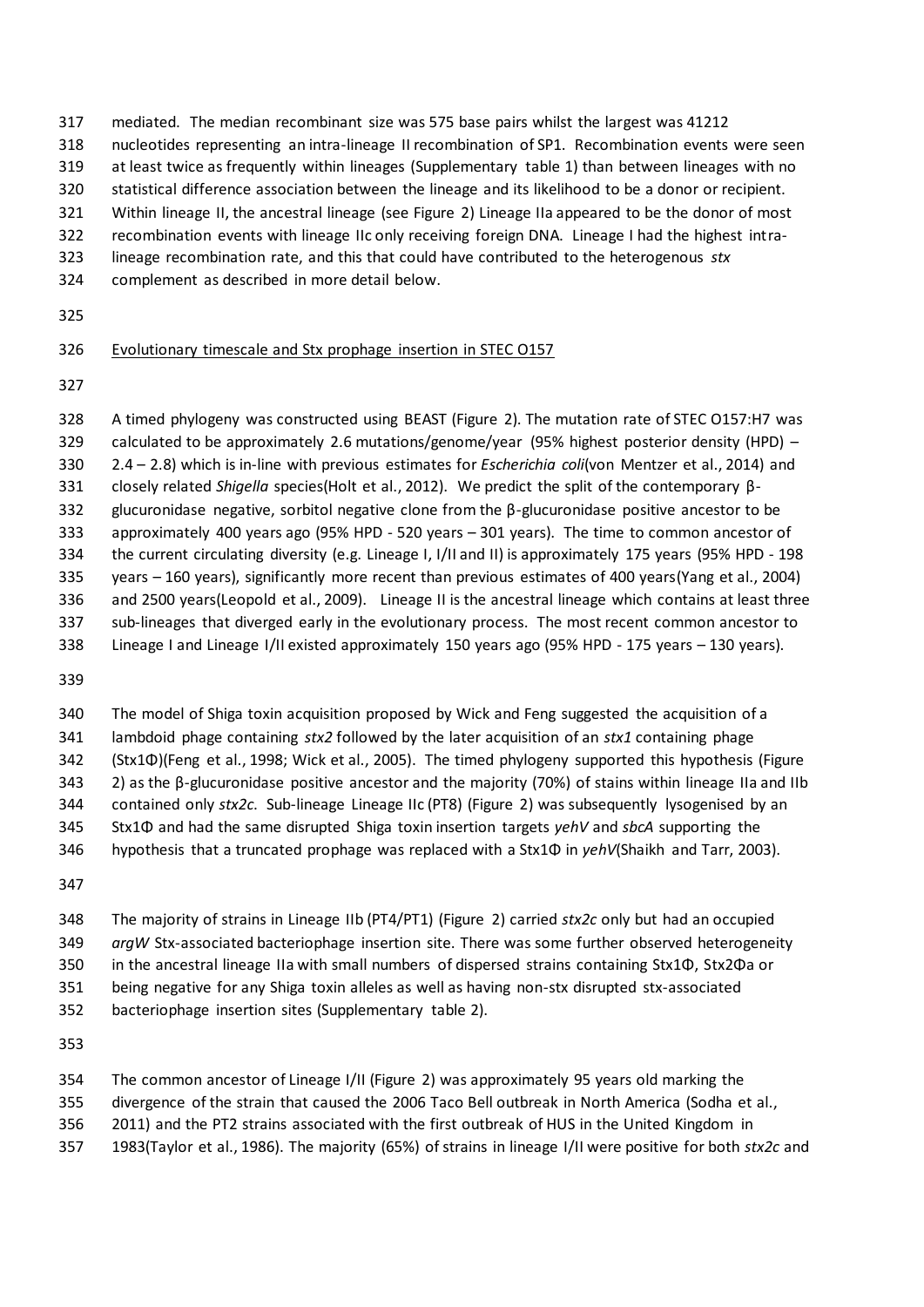*stx2a* with occupied SBIs at *yehV* , *sbcA* and *argW*. One sub group of strains belonging to PT2 have 359 subsequently lost Stx2c $\Phi$ Dand had an intact *sbcA* (Supplementary table 3).

 Lineage I was by far the most heterogeneous in terms of Stx complement (Supplementary table 4) and arose from a *stx2c*-only ancestor approximately 125 years ago (Figure 2). The majority (87%) of strains in Lineage Ib (PT32) retained the ancestral *stx2c* only genotype of Lineage II and have an additional *yecE* SBI occupied. This lineage had an overrepresentation of strains from Scottish cattle and very few clinical strains. The majority (64%) of strains in Lineage Ia contained Stx2aΦ and Stx1Φ with disrupted *yehV* and *wrbA* including the first fully sequenced STEC O157:H7 genomes (Sakai(Hayashi et al., 2001) and EDL-933(Latif et al., 2014)) and the genome sequence of E. coli O157:H7 strain 2886-75, which was isolated in 1975 making it the oldest STEC O157:H7 strain for which a genome sequence is available (Sanjar et al., 2014). Lineage Ia also contains strains that type as Clade 6 by the Manning scheme and carry the *stx2c* and *stx2a* genes with disrupted *yehV* and *sbcA* which suggests either Stx2aΦ inserted into *yehV* or a novel insertion site.

A final sub-lineage of Lineage I (Lineage Ic) contains 40% of the strains in this study and its common

ancestor is approximately 50 years old and has since diverged into 3 clades. These include the

ancestral *stx2c* only genotype with occupied *yehV* and *sbcA* SBIs, a *stx2a* only genotype with

occupied *yecE*, *yehV* insertion sites and a *stx2a* and *stx2c* genotype with occupied SBIs *yehV*, *sbcA*

 and *argW*. This final genotype is predominated by phage type 21/28. Within the PT 21/28 clade a sub-clade has subsequently lost the *stx2c* toxin although *yehV*, *sbcA* and *argW* remain occupied.

 All 1129 genomes analysed in this study are summarised in terms of Lineage, SNP cluster, SBI, *stx* type, Manning Clade and LSPA-6 type in Supplementary table 5.

#### Recent Emergence of Predominant UK Lineages

 The phage types PT8 and PT21/28 accounted for approximately 60% of clinical isolates identified in the United Kingdom in 2014. Phage typing of STEC O157:H7 in the UK suggests strain replacement 387 has occurred since the beginning of the  $21^{st}$  century with a decline in PT2 corresponding with a rise in PT21/28. PT2 was restricted to lineage I/II whereas PT21/28 was restricted to lineage I indicating strain replacement of one genotype by another distinct genotype, rather than phage type switching within a single genotype.

 PT 21/28 typically accounts for >30% of clinical isolates seen in the England, Wales and Scotland each year and is the phage type most commonly associated with outbreaks of HUS(Underwood et al., 2013). As stated above, divergence from the most recent common ancestor occurred 50 years ago subsequently formed into 3 clades; the ancestral PT32 *stx2c* only genotype, a *stx2a* only PT32 genotype associated with travel to Ireland and mainland Europe and finally the PT21/28 clade as a single Δ50 SNP cluster. The PT21/28 clade contained a large number of British cattle (57% of total cattle isolates) and clinical isolates but very few isolates associated with foreign travel (<1%). The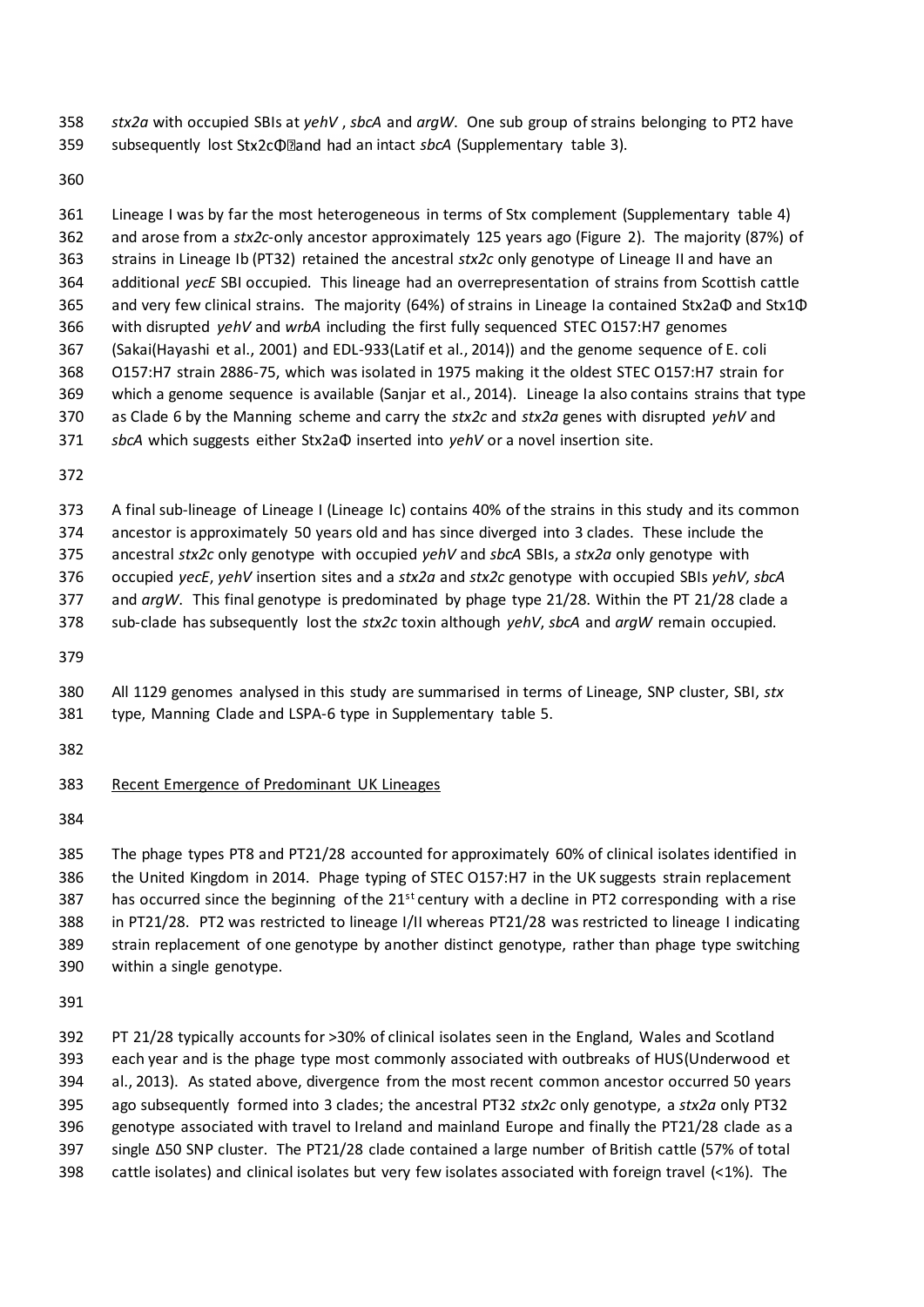PT21/28 clade arose only 25 years ago and has since undergone a radial expansion resulting in a "comet" like phylogeny (Figure 3.). The PT 21/28 clade itself was flanked by three PT32 *stx2a* and *stx2c* isolates, two from cattle and one clinical isolate from Scotland. It is clear that the direct ancestor of PT21/28 is a PT32 strain.

 PT8 was represented as a single Δ250 SNP clonal group (lineage IIc) and its most recent common ancestor can be dated to approximately 50 years ago. Across this clonal group cases were associated with travel to Southern Europe and Northern Africa (22%) suggesting this strain may be endemic in cattle in this region. Within this group there was a recently emerged (30 years to most recent common ancestor) sub-clade where several cases report exposure to domestic cattle, cases report no foreign travel, and there are several strains from UK cattle suggestive of a domestic source of human infection (Figure 4). This again highlights the possibility of imported strains of O157:H7 becoming endemic in local cattle populations.

Disease severity of clinical cases in England by stx subtype and sublineage

 A total of 493 strains from clinical cases in England had clinical data available in NESSS. Of those, 311 (63.1%) had experienced bloody diarrhoea, 158 (32.0%) had been hospitalised with their illness and 26 (5.3%) were from cases known to have developed HUS. Thus, two thirds of cases in the dataset were categorised as having severe disease (as defined in methods) however this varied by *stx* subtype and sub-lineage (Table 1). Cases classed as having mild disease accounted for 33.5% of the dataset, and included eighteen asymptomatic cases. Over half (55.4%) of cases in the dataset were female and 55.2% were children aged 16 and under. Severe disease was more frequently reported

amongst females (70.3% versus 29.7%, p=0.044) and children (71.9% versus 28.1%, p=0.005).

 In univariable analysis, being a child and being female were significantly associated with severe disease (Table 2).All sublineages except Ib and Ic carrying *stx2c*, were significantly associated with more severe disease as compared to sublineage IIa. In the final multivariable model when all variables were controlled for, being a child was a significant predictor of severe disease, but being female was no longer significant. Sub-lineage Ia had the greatest odds of severe disease, with a six-fold increased odds as compared to IIa.

 All but one of the HUS cases fell within sub-lineages I-c and I/II (Figure 1) and all were infected with strains carrying *stx2a* either alone or with *stx2c* (Table 2). Lineages Ic and I/II were further divided into strains possessing *stx2a* only and those with *stx2a/2c*. Across all strains, there was no difference in disease severity between cases infected with strains carrying *stx2a* alone or with *2c* (53.5% versus 46.5%, p=0.291). However, in both sublineages Ic and I/II strains carrying *stx2a* only had higher odds of severe disease than those carrying *stx2a/2c* in the final model. While Sub-lineage IIc had increased odds of severe disease, no cases developed HUS. Rather this was due to increased reporting of bloody diarrhoea amongst cases infected with these strains compared to those in other sub-lineages (75.6-% versus 58.6% in other sub-lineages, p=0.005). Most strains (92%) in this sub-lineage carried *stx1a/2c*. Overall, cases infected with strains carrying *stx1a* reported bloody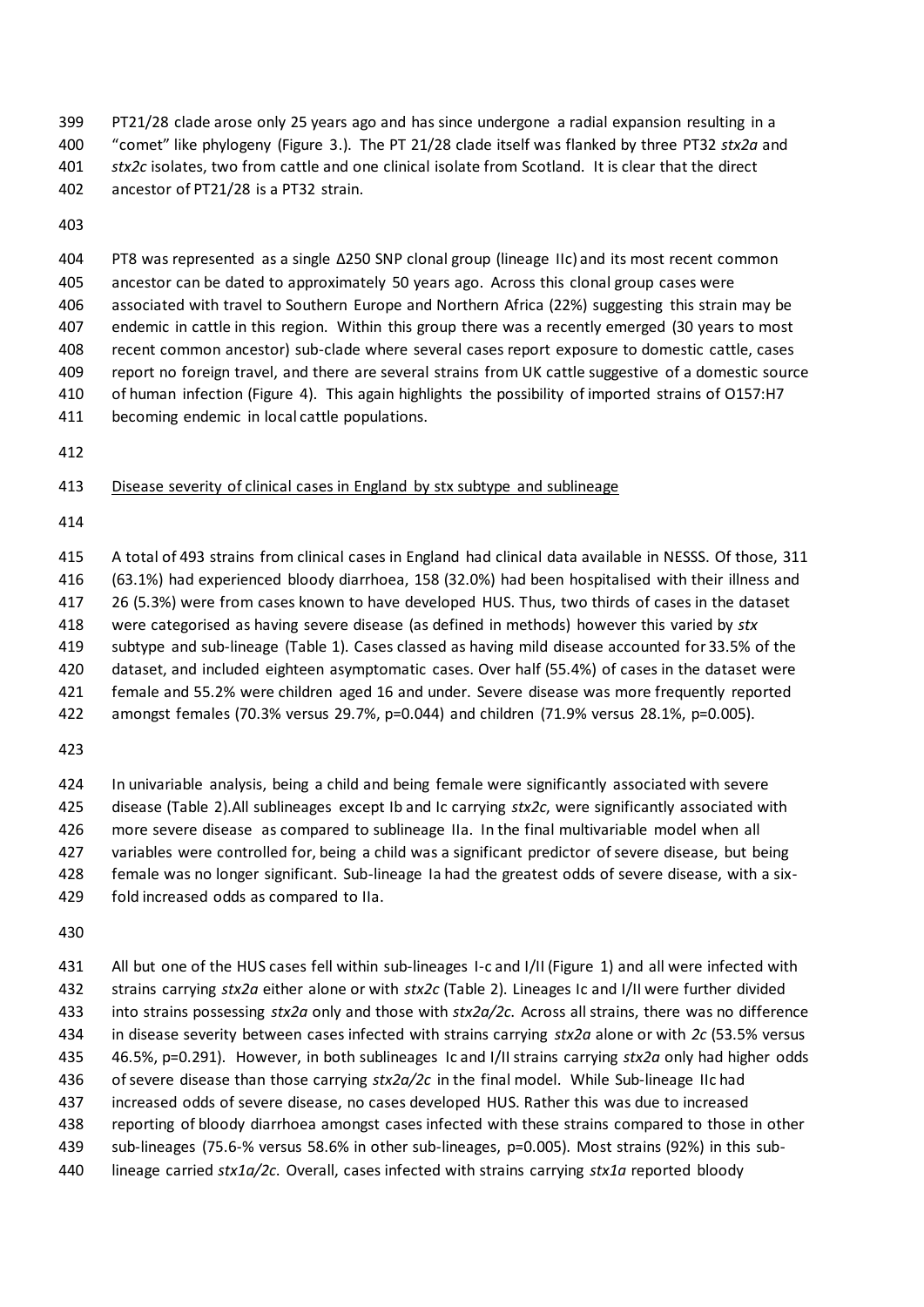- diarrhoea more frequently than those without (77.5% versus 61.8%, p=0.001) leading to the hypothesis the possession of *stx1a* in strains of sublineage IIc leads to higher rates of bloody
- diarrhoea.
- 

### **DISCUSSION**

 Using phylogenetic analysis of variation at the whole genome level we have been able to reconstruct the phylogenetic history and global diversification of the contemporary STEC O157:H7 clones. The current models of STEC O157:H7 evolution suggest the sero-conversion of an ancestral *stx2 E. coli* O55 to O157. Subsequent loss of the ability to ferment sorbitol and of β-glucuronidase activity gave rise to the common ancestor of the current circulating clone. The evolutionary models of Leopold et al. ( 2009), Kyle et al.(2012) and Yokoyama et al.( 2012) suggest that the β-glucuronidase positive last common ancestor may have given rise to lineage II and lineage I/II in a paraphyletic manner with lineage I/II spawning lineage I (with the acquisition of Stx1 containing lambdoid phage seen in clades 1-3 described by Manning et al. 2008). However, strains had previously been identified that confounded these models and indicated that a more complex explanation was needed (Arthur et al., 2013; Mellor et al., 2013).

 In this study we propose a new evolutionary model based on our phylogenetic analysis (Figure 5). In 461 this model we maintain the stepwise series of events from STEC O55 to the  $\beta$ -glucuronidase positive last common ancestor (A5) that evolved into contemporary lineage II. We show at least 3 extant lineages of lineage II including the ancestral branch (IIa) as well as a branch that has acquired Stx1Φ (IIc). A lineage II Stx2cΦ containing strain independently gave rise to Lineage I (approximately 125 years ago) and Lineage I/II (approximately 95 years ago). In lineage I/II a single integration event of a Stx2aΦ into *argW* has been maintained with a sub-group losing Stx2cΦ. Lineage I has a more 467 complex evolutionary history with a Stx2a **O**llintegrating at least 3 times (once into wrbA, once into *argW*, and once into an unknown site), Stx1Φ inserting into lineage Ia strains and at least two loss events of the Stx2c $\Phi$ . The model presented here shows Stx $\Phi$ lloss and gain events that have been fixed in the population but we also observe many loss and gain events that appear to be occurring sporadically within each lineage as well as occupation of SBI's with imported DNA that does not encode Stx. This leads to the conclusion that the loss and gain of phage is likely to be highly dynamic but under high selection for retention in the bovine host. Recombination analysis highlighted the phage regions to be hotspots of DNA exchange, with remarkably little activity outside these regions.

476 In this analysis we predict the split from the  $\beta$ -glucuronidase positive last common ancestor (A5) to have occurred approximately 400 years ago with the common ancestor of the current diversity appearing 175 years ago. At this point there was an expansion event with the major lineages formed within 30 or so years. This early diversification of STEC O157:H7 fits with the extant diversity of STEC O157:H7 being globally distributed. Although a large degree of diversity of STEC O157:H7 is seen in the UK, the distribution of this diversity is uneven. We show that several pockets of diversity are seen at much higher frequency then others and that the same pockets of diversity are more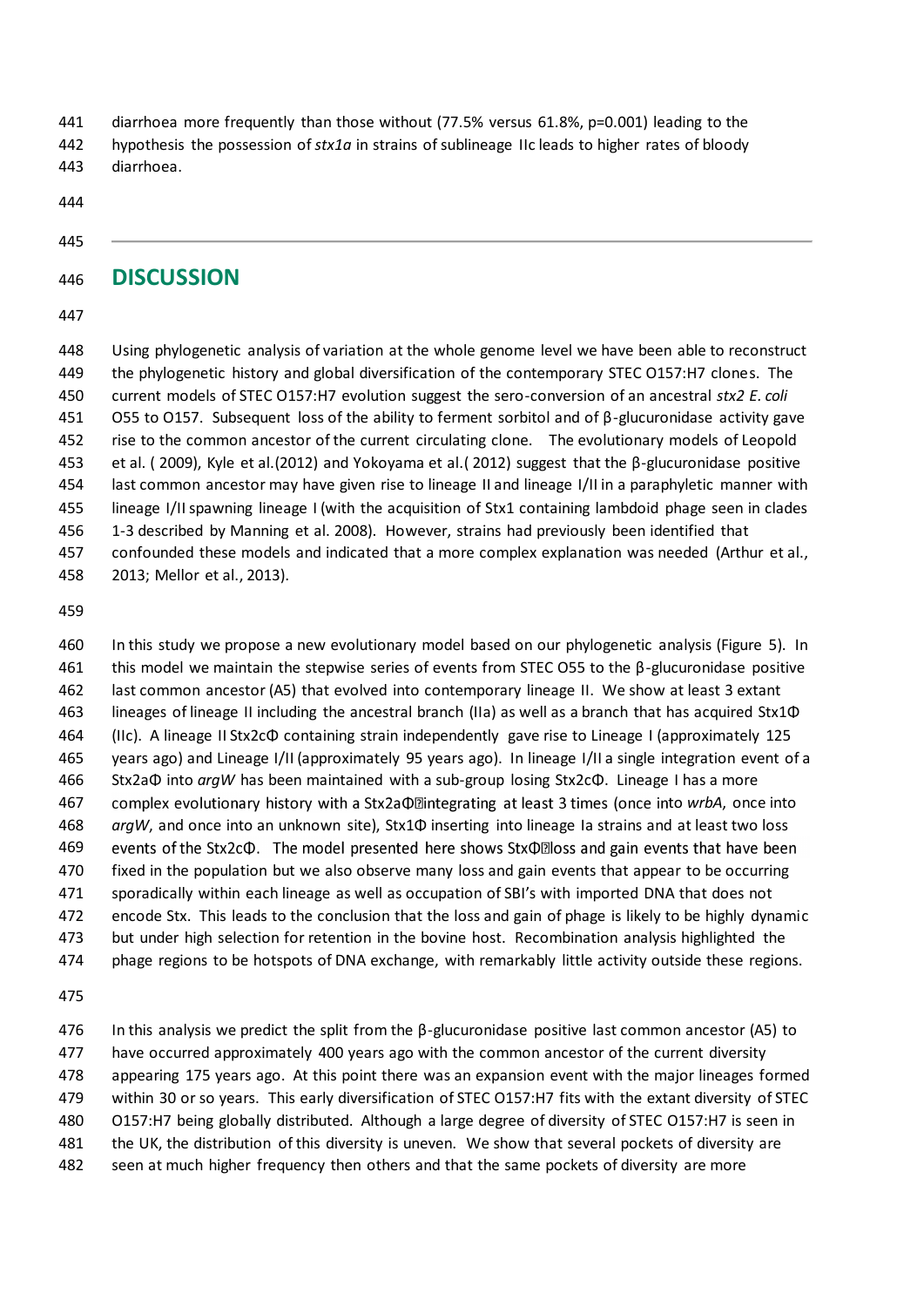frequently observed in both human clinical cases and in the local cattle population. This fits with

- model of historical dissemination of diversity and then regional expansion in native cattle with
- occasional sampling of the wider diversity through imported foodstuff and foreign travel.

#### 

 Although we have shown the contemporary clone existed over 100 years earlier, STEC O157:H7 only became a recognised pathogen in the 1980's(Riley et al., 1983) after causing outbreaks of severe illness. Whilst STEC O157:H7 causes gastroenteritis in most infections a significant minority develop more severe symptoms including HUS. Whilst progression to HUS no doubt has many host predictors, a clear association with the presence of *stx2a* subtype has been shown(Persson et al., 2007). In our study we show that the acquisition of the *stx2a* subtype occurred relatively recently compared to the other stx subtypes and is likely to explain the recent emergence of the STEC O157:H7 serotype as a clinically significant pathogen. We also show that *stx2a* is likely to have been acquired by STEC O157:H7 on multiple occasions highlighting the potential for new, highly virulent clones to emerge. Finally it appears that once *stx2a* is integrated in a population it tends to be maintained, often at the expense of *stx2c*. Recent re associated not only with more severe human disease but also with higher excretion levels in cattle(Matthews et al., 2013).

 Using clinical outcome data on a cohort of nearly 500 STEC O157:H7 cases we are able to assess the risk of serve disease of each of the extant lineages and sub-lineages. The presence of *stx2a* is a pre- requisite for the development of HUS with 100% of HUS cases infected with a strain harbouring this toxin sub-type. Multivariable regression analysis with the ancestral IIa clone as the baseline shows IIc has a nearly 4-fold increase in risk of severe disease accounted by in increase in incidence of bloody diarrhea. This PT8 clone has acquired a Stx1Φ carrying the same Stx as found in *Shigella dysenteriae* serotype 1. All sub-lineages of lineage I and I/II that contain *stx2a* have an increased risk of severe disease with the additional presence of *stx2c* appearing to have a protective effect. This presumably reflects regulatory interactions between the prophages. These analyses show the clear importance of determining the Stx complement of an STEC O157 strain when predicting the likely risk of severe disease and therefore case management.

 This study shows that recent strain replacement has occurred in Great Britain shaping the diversity of STEC O157:H7 observed today. Within lineage II, an importation of a PT8 strain probably from the Mediterranean cattle population of Southern Europe and Northern Africa occurred within the last 30 years. Similarly within the last 25 years the emergence and rapid expansion of PT 21/28 in lineage I in Great Britain led to this highly virulent subtype being found ubiquitously in domestic cattle. These recent strain replacement events provide insight into the dynamics of STEC O157:H7 transmission on a national and international scale and suggest that while the overall diversity of this pathogen is globally distributed, regionally endemic strains can be transmitted and eventually become the dominant strain in the local cattle population. Whilst the imported strain may play a role in out- competing domestic strains, agricultural practices such as culling and restocking of animals, as seen during the foot and mouth disease and Bovine Spongiform Encephalitis (BSE) epidemics may act as drivers facilitating more rapid strain replacement (Carrique-Mas et al., 2008).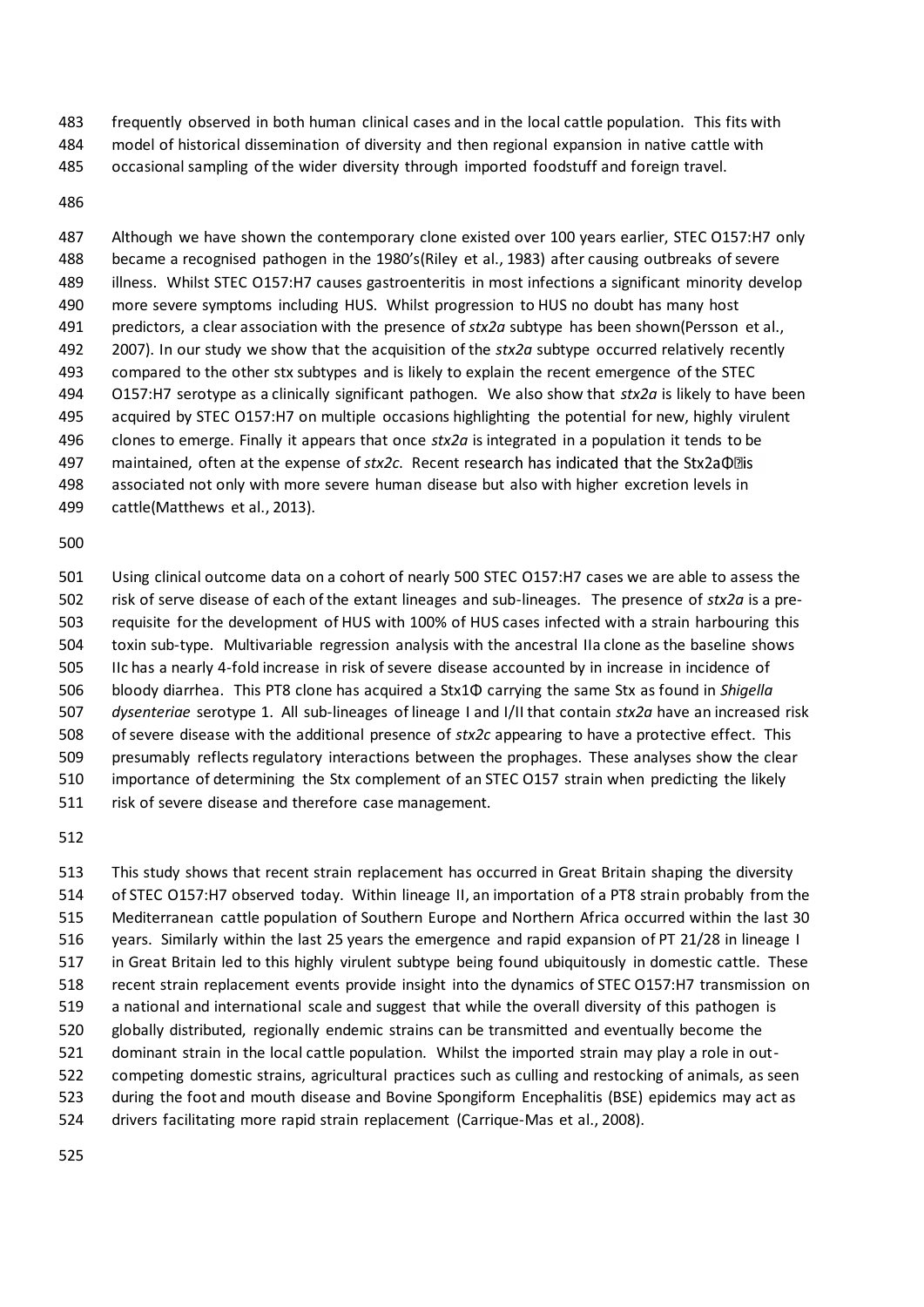| 526<br>527<br>528<br>529<br>530<br>531<br>532<br>533<br>534<br>535<br>536<br>537<br>538 | From the current study it appears the relatively high incidence of STEC 0157 human infections in the<br>UK results from the emergence and expansion of a Lineage I PT21/28 clade in the last 25 years,<br>producing strains containing both Stx2a and Stx2c prophages that are capable of higher excretion<br>levels from cattle (super-shedding) and can cause severe disease in humans. Therefore, screening<br>and intervention strategies should be targeting these strain clusters that are the most significant<br>threat to human health. Further work is needed to understand the diversity of host phages that<br>carry Stx and the reasons behind the proliferation of this cluster. While Stx is essential for the severe<br>pathology associated with human STEC disease, the role of the different toxins in governing<br>supershedding is unknown. Moreover, it is evident that other genes on Stx-encoding prophages<br>regulate the expression of bacterial colonisation factors and this will also impact on the success of<br>the cluster(Xu et al., 2012). |
|-----------------------------------------------------------------------------------------|-------------------------------------------------------------------------------------------------------------------------------------------------------------------------------------------------------------------------------------------------------------------------------------------------------------------------------------------------------------------------------------------------------------------------------------------------------------------------------------------------------------------------------------------------------------------------------------------------------------------------------------------------------------------------------------------------------------------------------------------------------------------------------------------------------------------------------------------------------------------------------------------------------------------------------------------------------------------------------------------------------------------------------------------------------------------------------|
| 539                                                                                     |                                                                                                                                                                                                                                                                                                                                                                                                                                                                                                                                                                                                                                                                                                                                                                                                                                                                                                                                                                                                                                                                               |
| 540<br>541                                                                              | <b>ACKNOWLEDGEMENTS</b>                                                                                                                                                                                                                                                                                                                                                                                                                                                                                                                                                                                                                                                                                                                                                                                                                                                                                                                                                                                                                                                       |
| 542<br>543<br>544<br>545<br>546                                                         | This work was funded by the National Institute for Health Research scientific research development<br>fund (108601). Food Standards Agency programme FS101055 and a BBSRC Institute Strategic<br>Programme to the Roslin Institute.                                                                                                                                                                                                                                                                                                                                                                                                                                                                                                                                                                                                                                                                                                                                                                                                                                           |
| 547<br>548<br>549                                                                       | <b>ABBREVIATIONS</b>                                                                                                                                                                                                                                                                                                                                                                                                                                                                                                                                                                                                                                                                                                                                                                                                                                                                                                                                                                                                                                                          |
| 550                                                                                     |                                                                                                                                                                                                                                                                                                                                                                                                                                                                                                                                                                                                                                                                                                                                                                                                                                                                                                                                                                                                                                                                               |
| 551<br>552                                                                              | <b>REFERENCES</b>                                                                                                                                                                                                                                                                                                                                                                                                                                                                                                                                                                                                                                                                                                                                                                                                                                                                                                                                                                                                                                                             |
| 553                                                                                     |                                                                                                                                                                                                                                                                                                                                                                                                                                                                                                                                                                                                                                                                                                                                                                                                                                                                                                                                                                                                                                                                               |
| 554<br>555<br>556<br>557                                                                | Abu-Ali, G.S., Ouellette, L.M., Henderson, S.T., Lacher, D.W., Riordan, J.T., Whittam, T.S., Manning,<br>S.D., 2010. Increased Adherence and Expression of Virulence Genes in a Lineage of Escherichia coli<br>O157:H7 Commonly Associated with Human Infections. PLoS ONE 5, e10167.<br>doi:10.1371/journal.pone.0010167                                                                                                                                                                                                                                                                                                                                                                                                                                                                                                                                                                                                                                                                                                                                                     |
| 558<br>559                                                                              | Ahmed, R., Bopp, C., Borczyk, A., Kasatiya, S., 1987. Phage-typing scheme for Escherichia coli<br>O157:H7. J. Infect. Dis. 155, 806-809.                                                                                                                                                                                                                                                                                                                                                                                                                                                                                                                                                                                                                                                                                                                                                                                                                                                                                                                                      |
| 560<br>561                                                                              | Akashi, S., Joh, K., Tsuji, A., Ito, H., Hoshi, H., Hayakawa, T., Ihara, J., Abe, T., Hatori, M., Mori, T.,<br>1994. A severe outbreak of haemorrhagic colitis and haemolytic uraemic syndrome associated with                                                                                                                                                                                                                                                                                                                                                                                                                                                                                                                                                                                                                                                                                                                                                                                                                                                                |

Escherichia coli O157:H7 in Japan. Eur. J. Pediatr. 153, 650–655.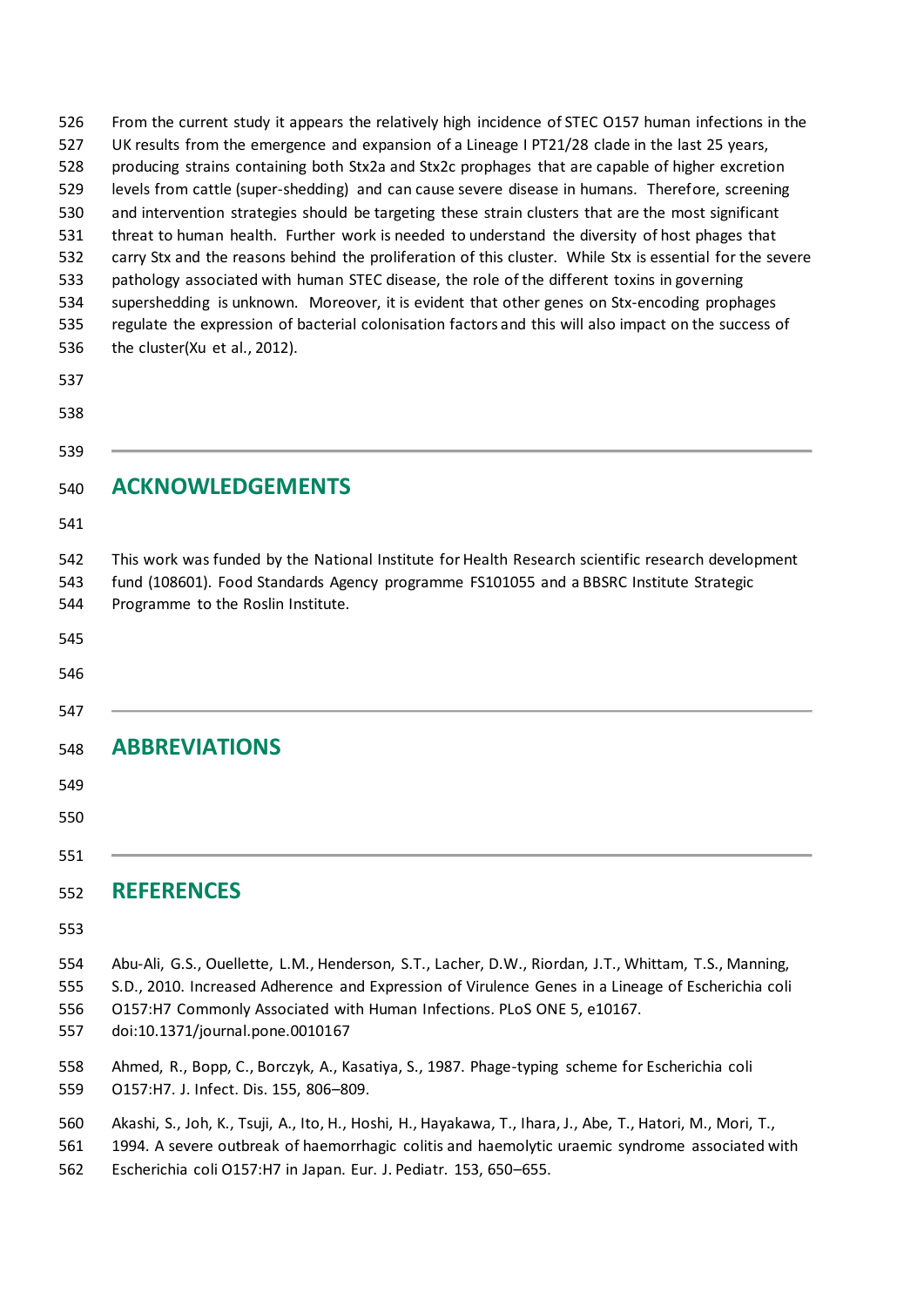- Altschul, S.F., Gish, W., Miller, W., Myers, E.W., Lipman, D.J., 1990. Basic local alignment search tool. J. Mol. Biol. 215, 403–410. doi:10.1016/S0022-2836(05)80360-2
- Arthur, T.M., Ahmed, R., Chase-Topping, M., Kalchayanand, N., Schmidt, J.W., Bono, J.L., 2013.
- Characterization of Escherichia coli O157:H7 Strains Isolated from Supershedding Cattle. Appl. Environ. Microbiol. 79, 4294–4303. doi:10.1128/AEM.00846-13
- Ashton, P.M., Perry, N., Ellis, R., Petrovska, L., Wain, J., Grant, K.A., Jenkins, C., Dallman, T.J., 2015.
- Insight into Shiga toxin genes encoded by *Escherichia coli* O157 from whole genome sequencing. PeerJ 3, e739. doi:10.7717/peerj.739
- Bankevich, A., Nurk, S., Antipov, D., Gurevich, A.A., Dvorkin, M., Kulikov, A.S., Lesin, V.M., Nikolenko,
- S.I., Pham, S., Prjibelski, A.D., Pyshkin, A.V., Sirotkin, A.V., Vyahhi, N., Tesler, G., Alekseyev, M.A.,
- Pevzner, P.A., 2012. SPAdes: a new genome assembly algorithm and its applications to single-cell sequencing. J. Comput. Biol. J. Comput. Mol. Cell Biol. 19, 455–477. doi:10.1089/cmb.2012.0021
- Besser, T.E., Shaikh, N., Holt, N.J., Tarr, P.I., Konkel, M.E., Malik-Kale, P., Walsh, C.W., Whittam, T.S.,
- Bono, J.L., 2007. Greater Diversity of Shiga Toxin-Encoding Bacteriophage Insertion Sites among
- Escherichia coli O157:H7 Isolates from Cattle than in Those from Humans. Appl. Environ. Microbiol.
- 73, 671–679. doi:10.1128/AEM.01035-06
- Bolger, A.M., Lohse, M., Usadel, B., 2014. Trimmomatic: a flexible trimmer for Illumina sequence data. Bioinforma. Oxf. Engl. 30, 2114–2120. doi:10.1093/bioinformatics/btu170
- Bono, J.L., Keen, J.E., Clawson, M.L., Durso, L.M., Heaton, M.P., Laegreid, W.W., 2007. Association of Escherichia coli O157:H7 tir polymorphisms with human infection. BMC Infect. Dis. 7, 98.
- doi:10.1186/1471-2334-7-98
- Byrne, L., Jenkins, C., Launders, N., Elson, R., Adak, G.K., 2015. The epidemiology, microbiology and clinical impact of Shiga toxin-producing Escherichia coli in England, 2009-2012. Epidemiol. Infect. 1– 13. doi:10.1017/S0950268815000746
- Carrique-Mas, J.J., Medley, G.F., Green, L.E., 2008. Risks for bovine tuberculosis in British cattle
- farms restocked after the foot and mouth disease epidemic of 2001. Prev. Vet. Med. 84, 85–93. doi:10.1016/j.prevetmed.2007.11.001
- Centers for Disease Control and Prevention (CDC), 2006. Ongoing multistate outbreak of Escherichia
- coli serotype O157:H7 infections associated with consumption of fresh spinach--United States, September 2006. MMWR Morb. Mortal. Wkly. Rep. 55, 1045–1046.
- Chase-Topping, M., Gally, D., Low, C., Matthews, L., Woolhouse, M., 2008. Super-shedding and the
- link between human infection and livestock carriage of Escherichia coli O157. Nat. Rev. Microbiol. 6, 904–912. doi:10.1038/nrmicro2029
- Dowd, S.E., Williams, J.B., 2008. Comparison of Shiga-like toxin II expression between two genetically diverse lineages of Escherichia coli O157:H7. J. Food Prot. 71, 1673–1678.
- Drummond, A.J., Suchard, M.A., Xie, D., Rambaut, A., 2012. Bayesian phylogenetics with BEAUti and the BEAST 1.7. Mol. Biol. Evol. 29, 1969–1973. doi:10.1093/molbev/mss075
- Eppinger, M., Mammel, M.K., Leclerc, J.E., Ravel, J., Cebula, T.A., 2011a. Genomic anatomy of
- Escherichia coli O157:H7 outbreaks. Proc. Natl. Acad. Sci. 108, 20142–20147.
- doi:10.1073/pnas.1107176108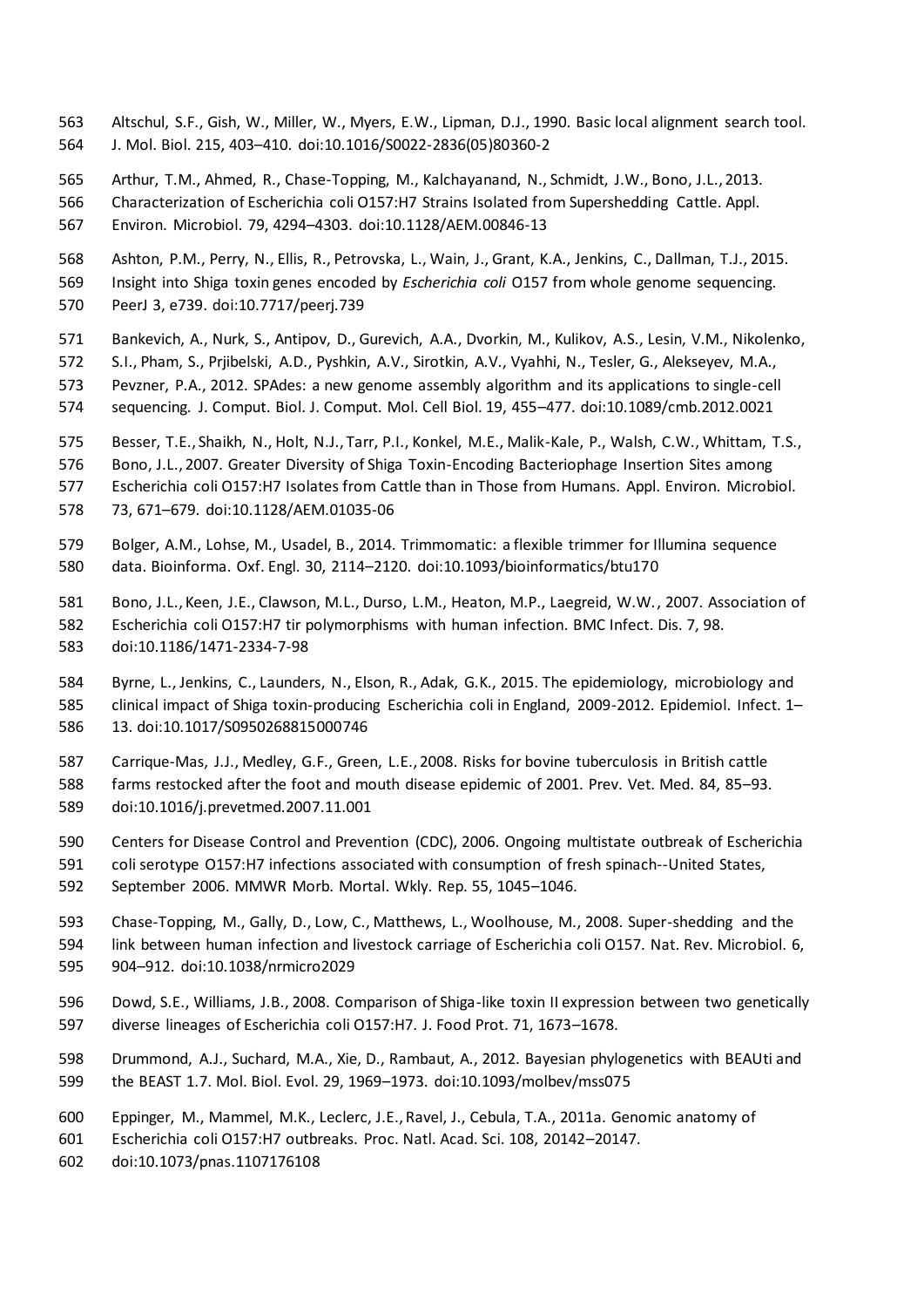- Eppinger, M., Mammel, M.K., LeClerc, J.E., Ravel, J., Cebula, T.A., 2011b. Genome Signatures of Escherichia coli O157:H7 Isolates from the Bovine Host Reservoir. Appl. Environ. Microbiol. 77,
- 2916–2925. doi:10.1128/AEM.02554-10

 Feng, P., Lampel, K.A., Karch, H., Whittam, T.S., 1998. Genotypic and Phenotypic Changes in the Emergence of Escherichia coli O157:H7. J. Infect. Dis. 177, 1750–1753. doi:10.1086/517438

- Hayashi, T., Makino, K., Ohnishi, M., Kurokawa, K., Ishii, K., Yokoyama, K., Han, C.-G., Ohtsubo, E.,
- Nakayama, K., Murata, T., Tanaka, M., Tobe, T., Iida, T., Takami, H., Honda, T., Sasakawa, C.,
- Ogasawara, N., Yasunaga, T., Kuhara, S., Shiba, T., Hattori, M., Shinagawa, H., 2001. Complete
- Genome Sequence of Enterohemorrhagic Eschelichia coli O157:H7 and Genomic Comparison with a
- Laboratory Strain K-12. DNA Res. 8, 11–22. doi:10.1093/dnares/8.1.11
- Holt, K.E., Baker, S., Weill, F.-X., Holmes, E.C., Kitchen, A., Yu, J., Sangal, V., Brown, D.J., Coia, J.E.,
- Kim, D.W., Choi, S.Y., Kim, S.H., da Silveira, W.D., Pickard, D.J., Farrar, J.J., Parkhill, J., Dougan, G.,
- Thomson, N.R., 2012. Shigella sonnei genome sequencing and phylogenetic analysis indicate recent
- global dissemination from Europe. Nat. Genet. 44, 1056–1059. doi:10.1038/ng.2369
- Ihekweazu, C., Carroll, K., Adak, B., Smith, G., Pritchard, G.C., Gillespie, I.A., Verlander, N.Q., Harvey-
- Vince, L., Reacher, M., Edeghere, O., Sultan, B., Cooper, R., Morgan, G., Kinross, P.T.N., Boxall, N.S.,
- Iversen, A., Bickler, G., 2012. Large outbreak of verocytotoxin-producing Escherichia coli O157
- infection in visitors to a petting farm in South East England, 2009. Epidemiol. Infect. 140, 1400–1413.
- doi:10.1017/S0950268811002111
- Khakhria, R., Duck, D., Lior, H., 1990. Extended phage-typing scheme for Escherichia coli O157:H7. Epidemiol. Infect. 105, 511–520.
- Kim, J., Nietfeldt, J., Ju, J., Wise, J., Fegan, N., Desmarchelier, P., Benson, A.K., 2001. Ancestral
- Divergence, Genome Diversification, and Phylogeographic Variation in Subpopulations of Sorbitol-

Negative, ?-Glucuronidase-Negative Enterohemorrhagic Escherichia coli O157. J. Bacteriol. 183,

- 6885–6897. doi:10.1128/JB.183.23.6885-6897.2001
- Kyle, J.L., Cummings, C.A., Parker, C.T., Quiñones, B., Vatta, P., Newton, E., Huynh, S., Swimley, M.,
- Degoricija, L., Barker, M., Fontanoz, S., Nguyen, K., Patel, R., Fang, R., Tebbs, R., Petrauskene, O., Furtado, M., Mandrell, R.E., 2012. Escherichia coli Serotype O55:H7 Diversity Supports Parallel
- Acquisition of Bacteriophage at Shiga Toxin Phage Insertion Sites during Evolution of the O157:H7
- Lineage. J. Bacteriol. 194, 1885–1896. doi:10.1128/JB.00120-12
- Lai, Y., Rosenshine, I., Leong, J.M., Frankel, G., 2013. Intimate host attachment: enteropathogenic and enterohaemorrhagic Escherichia coli. Cell. Microbiol. 15, 1796–1808. doi:10.1111/cmi.12179
- Latif, H., Li, H.J., Charusanti, P., Palsson, B.Ø., Aziz, R.K., 2014. A Gapless, Unambiguous Genome
- Sequence of the Enterohemorrhagic Escherichia coli O157:H7 Strain EDL933. Genome Announc. 2. doi:10.1128/genomeA.00821-14
- Lee, K., French, N.P., Jones, G., Hara-Kudo, Y., Iyoda, S., Kobayashi, H., Sugita-Konishi, Y., Tsubone,
- H., Kumagai, S., 2012. Variation in Stress Resistance Patterns among stx Genotypes and Genetic
- Lineages of Shiga Toxin-Producing Escherichia coli O157. Appl. Environ. Microbiol. 78, 3361–3368.
- doi:10.1128/AEM.06646-11
- Leopold, S.R., Magrini, V., Holt, N.J., Shaikh, N., Mardis, E.R., Cagno, J., Ogura, Y., Iguchi, A., Hayashi,
- T., Mellmann, A., Karch, H., Besser, T.E., Sawyer, S.A., Whittam, T.S., Tarr, P.I., 2009. A precise
- reconstruction of the emergence and constrained radiations of Escherichia coli O157 portrayed by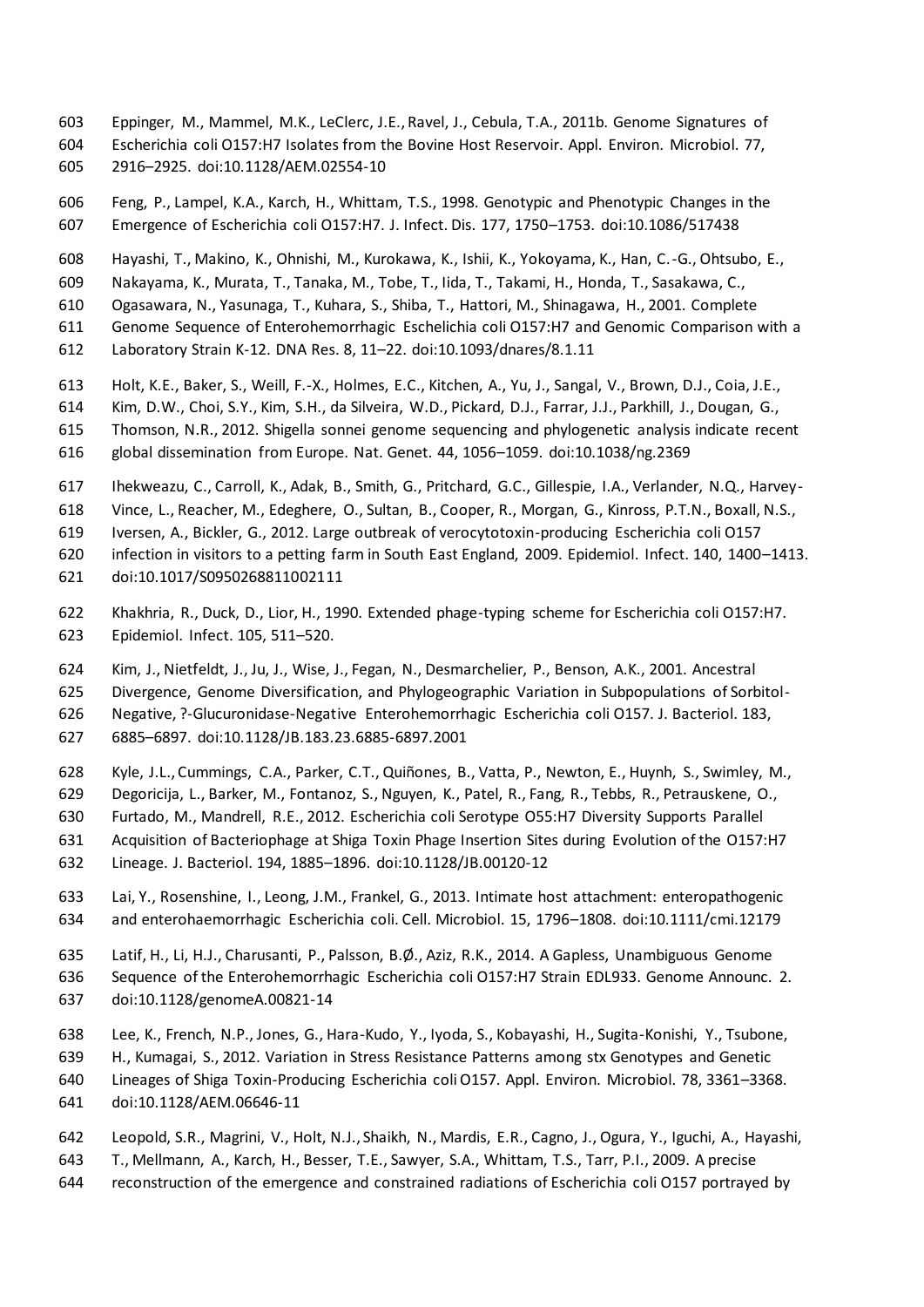- backbone concatenomic analysis. Proc. Natl. Acad. Sci. 106, 8713–8718.
- doi:10.1073/pnas.0812949106
- Li, H., Durbin, R., 2010. Fast and accurate long-read alignment with Burrows-Wheeler transform.
- Bioinforma. Oxf. Engl. 26, 589–595. doi:10.1093/bioinformatics/btp698
- Li, H., Handsaker, B., Wysoker, A., Fennell, T., Ruan, J., Homer, N., Marth, G., Abecasis, G., Durbin, R.,
- 2009. The Sequence Alignment/Map format and SAMtools. Bioinformatics 25, 2078–2079.
- doi:10.1093/bioinformatics/btp352
- Manning, S.D., Motiwala, A.S., Springman, A.C., Qi, W., Lacher, D.W., Ouellette, L.M., Mladonicky,
- J.M., Somsel, P., Rudrik, J.T., Dietrich, S.E., Zhang, W., Swaminathan, B., Alland, D., Whittam, T.S.,
- 2008. Variation in virulence among clades of Escherichia coli O157:H7 associated with disease
- outbreaks. Proc. Natl. Acad. Sci. 105, 4868–4873. doi:10.1073/pnas.0710834105
- Marttinen, P., Hanage, W.P., Croucher, N.J., Connor, T.R., Harris, S.R., Bentley, S.D., Corander, J.,
- 2012. Detection of recombination events in bacterial genomes from large population samples.
- Nucleic Acids Res. 40, e6. doi:10.1093/nar/gkr928
- Matthews, L., Reeve, R., Gally, D.L., Low, J.C., Woolhouse, M.E.J., McAteer, S.P., Locking, M.E.,
- Chase-Topping, M.E., Haydon, D.T., Allison, L.J., Hanson, M.F., Gunn, G.J., Reid, S.W.J., 2013.
- Predicting the public health benefit of vaccinating cattle against Escherichia coli O157. Proc. Natl.
- Acad. Sci. U. S. A. 110, 16265–16270. doi:10.1073/pnas.1304978110
- McKenna, A., Hanna, M., Banks, E., Sivachenko, A., Cibulskis, K., Kernytsky, A., Garimella, K.,
- Altshuler, D., Gabriel, S., Daly, M., DePristo, M.A., 2010. The Genome Analysis Toolkit: a MapReduce framework for analyzing next-generation DNA sequencing data. Genome Res. 20, 1297–1303.
- doi:10.1101/gr.107524.110
- Mellor, G.E., Besser, T.E., Davis, M.A., Beavis, B., Jung, W., Smith, H.V., Jennison, A.V., Doyle, C.J.,
- Chandry, P.S., Gobius, K.S., Fegan, N., 2013. Multilocus Genotype Analysis of Escherichia coli O157
- Isolates from Australia and the United States Provides Evidence of Geographic Divergence. Appl.
- Environ. Microbiol. 79, 5050–5058. doi:10.1128/AEM.01525-13
- Ohnishi, M., Terajima, J., Kurokawa, K., Nakayama, K., Murata, T., Tamura, K., Ogura, Y., Watanabe,
- H., Hayashi, T., 2002. Genomic diversity of enterohemorrhagic Escherichia coli O157 revealed by
- whole genome PCR scanning. Proc. Natl. Acad. Sci. 99, 17043–17048. doi:10.1073/pnas.262441699
- Pearce, M.C., Chase-Topping, M.E., McKendrick, I.J., Mellor, D.J., Locking, M.E., Allison, L., Ternent,
- H.E., Matthews, L., Knight, H.I., Smith, A.W., Synge, B.A., Reilly, W., Low, J.C., Reid, S.W.J., Gunn, G.J.,
- Woolhouse, M.E.J., 2009. Temporal and spatial patterns of bovine Escherichia coli O157 prevalence
- and comparison of temporal changes in the patterns of phage types associated with bovine shedding
- and human E. coli O157 cases in Scotland between 1998-2000 and 2002-2004. BMC Microbiol. 9,
- 276. doi:10.1186/1471-2180-9-276
- Persson, S., Olsen, K.E.P., Ethelberg, S., Scheutz, F., 2007. Subtyping method for Escherichia coli shiga toxin (verocytotoxin) 2 variants and correlations to clinical manifestations. J. Clin. Microbiol. 45, 2020–2024. doi:10.1128/JCM.02591-06
- Riley, L.W., Remis, R.S., Helgerson, S.D., McGee, H.B., Wells, J.G., Davis, B.R., Hebert, R.J., Olcott, E.S., Johnson, L.M., Hargrett, N.T., Blake, P.A., Cohen, M.L., 1983. Hemorrhagic colitis associated with a rare Escherichia coli serotype. N. Engl. J. Med. 308, 681–685. doi:10.1056/NEJM198303243081203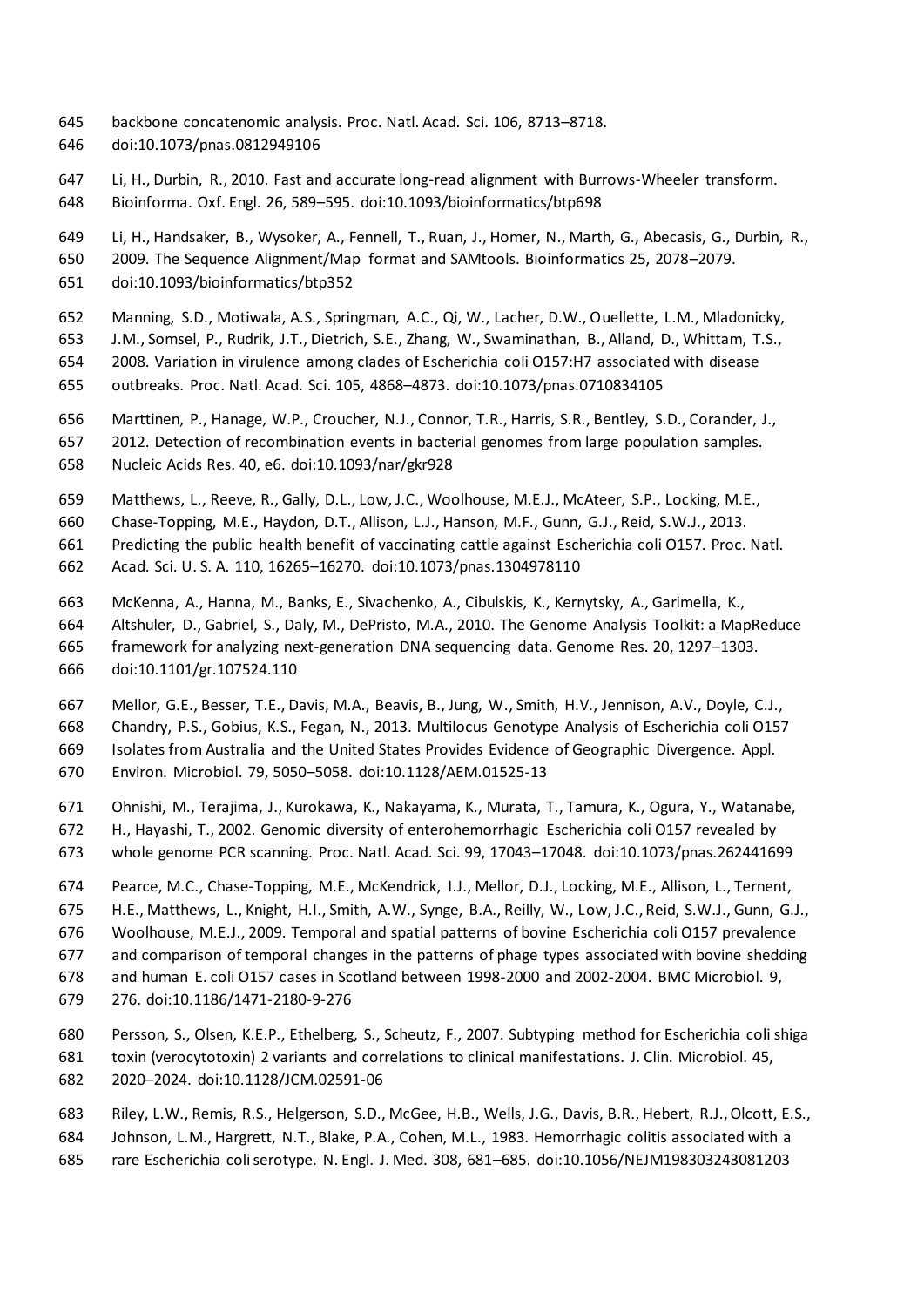- Riordan, J.T., Viswanath, S.B., Manning, S.D., Whittam, T.S., 2008. Genetic Differentiation of Escherichia coli O157:H7 Clades Associated with Human Disease by Real-Time PCR. J. Clin. Microbiol.
- 46, 2070–2073. doi:10.1128/JCM.00203-08

Sanjar, F., Hazen, T.H., Shah, S.M., Koenig, S.S.K., Agrawal, S., Daugherty, S., Sadzewicz, L., Tallon, L.J.,

Mammel, M.K., Feng, P., Soderlund, R., Tarr, P.I., DebRoy, C., Dudley, E.G., Cebula, T.A., Ravel, J.,

Fraser, C.M., Rasko, D.A., Eppinger, M., 2014. Genome Sequence of Escherichia coli O157:H7 Strain

2886-75, Associated with the First Reported Case of Human Infection in the United States. Genome

- Announc. 2, e01120–13. doi:10.1128/genomeA.01120-13
- Schmidt, H., Karch, H., Beutin, L., 1994. The large-sized plasmids of enterohemorrhagic Escherichia coli O157 strains encode hemolysins which are presumably members of the E. coli alpha-hemolysin family. FEMS Microbiol. Lett. 117, 189–196.
- Scotland, S.M., Smith, H.R., Rowe, B., 1985. Two distinct toxins active on Vero cells from Escherichia coli O157. Lancet 2, 885–886.
- Shaikh, N., Tarr, P.I., 2003. Escherichia coli O157:H7 Shiga Toxin-Encoding Bacteriophages:
- Integrations, Excisions, Truncations, and Evolutionary Implications. J. Bacteriol. 185, 3596–3605.
- doi:10.1128/JB.185.12.3596-3605.2003
- Sodha, S.V., Lynch, M., Wannemuehler, K., Leeper, M., Malavet, M., Schaffzin, J., Chen, T., Langer, A.,
- Glenshaw, M., Hoefer, D., Dumas, N., Lind, L., Iwamoto, M., Ayers, T., Nguyen, T., Biggerstaff, M.,
- Olson, C., Sheth, A., Braden, C., 2011. Multistate outbreak of Escherichia coli O157:H7 infections
- associated with a national fast-food chain, 2006: a study incorporating epidemiological and food source traceback results. Epidemiol. Infect. 139, 309–316. doi:10.1017/S0950268810000920
- Stamatakis, A., 2014. RAxML version 8: a tool for phylogenetic analysis and post-analysis of large phylogenies. Bioinformatics 30, 1312–1313. doi:10.1093/bioinformatics/btu033
- Taylor, C.M., White, R.H., Winterborn, M.H., Rowe, B., 1986. Haemolytic-uraemic syndrome: clinical experience of an outbreak in the West Midlands. Br. Med. J. Clin. Res. Ed 292, 1513–1516.
- Tobe, T., Beatson, S.A., Taniguchi, H., Abe, H., Bailey, C.M., Fivian, A., Younis, R., Matthews, S.,
- Marches, O., Frankel, G., Hayashi, T., Pallen, M.J., 2006. An extensive repertoire of type III secretion
- effectors in Escherichia coli O157 and the role of lambdoid phages in their dissemination. Proc. Natl.
- Acad. Sci. U. S. A. 103, 14941–14946. doi:10.1073/pnas.0604891103
- Underwood, A.P., Dallman, T., Thomson, N.R., Williams, M., Harker, K., Perry, N., Adak, B., Willshaw,
- G., Cheasty, T., Green, J., Dougan, G., Parkhill, J., Wain, J., 2013. Public Health Value of Next-
- Generation DNA Sequencing of Enterohemorrhagic Escherichia coli Isolates from an Outbreak. J.
- Clin. Microbiol. 51, 232–237. doi:10.1128/JCM.01696-12
- Von Mentzer, A., Connor, T.R., Wieler, L.H., Semmler, T., Iguchi, A., Thomson, N.R., Rasko, D.A.,
- Joffre, E., Corander, J., Pickard, D., Wiklund, G., Svennerholm, A.-M., Sjöling, A., Dougan, G., 2014.
- Identification of enterotoxigenic Escherichia coli (ETEC) clades with long-term global distribution.
- Nat. Genet. 46, 1321–1326. doi:10.1038/ng.3145
- Whittam, T.S., Wachsmuth, I.K., Wilson, R.A., 1988. Genetic evidence of clonal descent of Escherichia
- coli O157:H7 associated with hemorrhagic colitis and hemolytic uremic syndrome. J. Infect. Dis. 157,
- 1124–1133.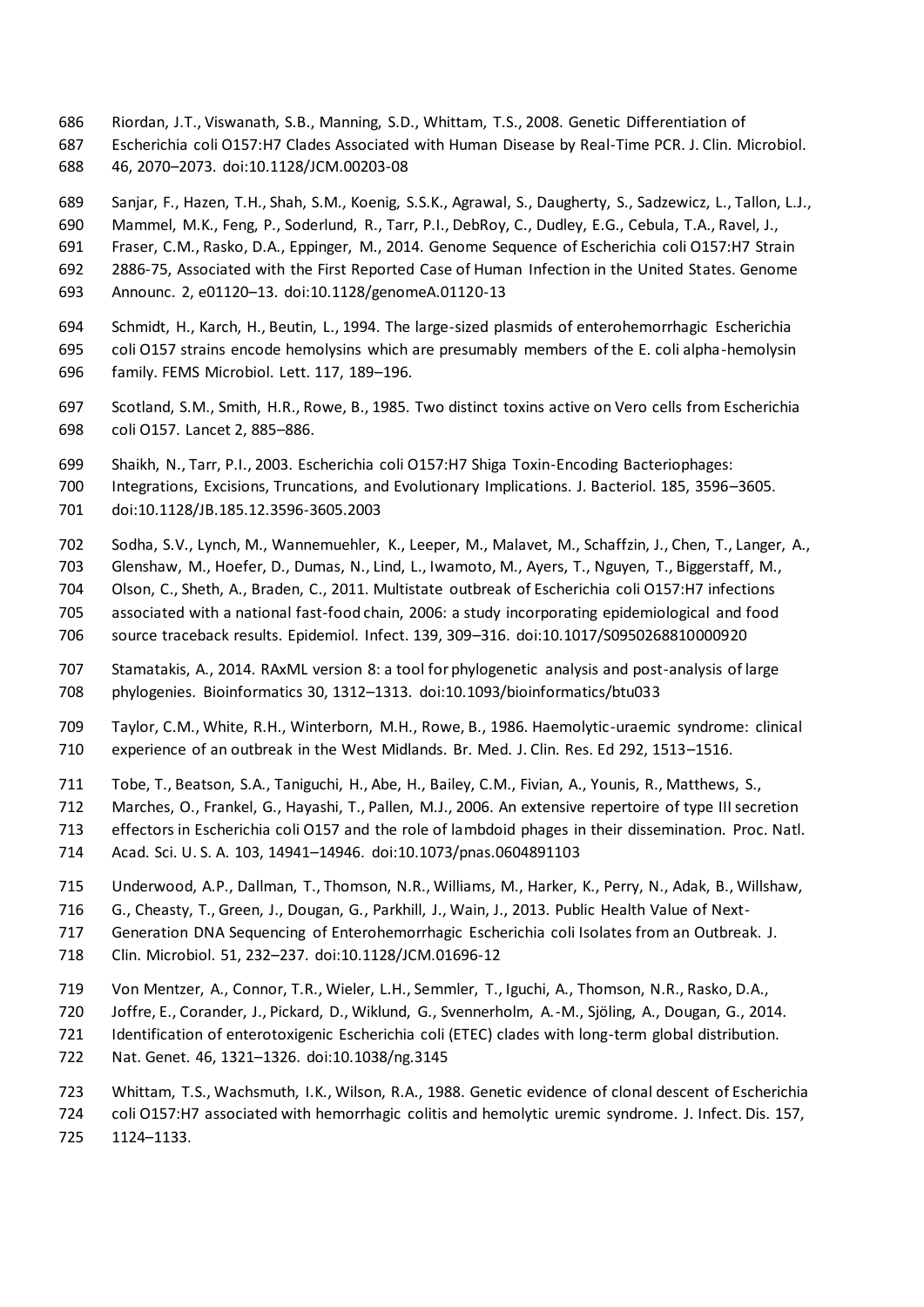- Wick, L.M., Qi, W., Lacher, D.W., Whittam, T.S., 2005. Evolution of Genomic Content in the Stepwise
- Emergence of Escherichia coli O157:H7. J. Bacteriol. 187, 1783–1791. doi:10.1128/JB.187.5.1783- 1791.2005
- Xu, X., McAteer, S.P., Tree, J.J., Shaw, D.J., Wolfson, E.B.K., Beatson, S.A., Roe, A.J., Allison, L.J.,
- Chase-Topping, M.E., Mahajan, A., Tozzoli, R., Woolhouse, M.E.J., Morabito, S., Gally, D.L., 2012.
- Lysogeny with Shiga toxin 2-encoding bacteriophages represses type III secretion in
- enterohemorrhagic Escherichia coli. PLoS Pathog. 8, e1002672. doi:10.1371/journal.ppat.1002672
- Yang, Z., Kovar, J., Kim, J., Nietfeldt, J., Smith, D.R., Moxley, R.A., Olson, M.E., Fey, P.D., Benson, A.K.,
- 2004. Identification of Common Subpopulations of Non-Sorbitol-Fermenting, β-Glucuronidase-
- Negative Escherichia coli O157:H7 from Bovine Production Environments and Human Clinical
- Samples. Appl. Environ. Microbiol. 70, 6846–6854. doi:10.1128/AEM.70.11.6846-6854.2004
- Yokoyama, E., Hirai, S., Hashimoto, R., Uchimura, M., 2012. Clade analysis of enterohemorrhagic
- Escherichia coli serotype O157:H7/H- strains and hierarchy of their phylogenetic relationships. Infect. Genet. Evol. 12, 1724–1728. doi:10.1016/j.meegid.2012.07.003
- Yokoyama, K., Makino, K., Kubota, Y., Watanabe, M., Kimura, S., Yutsudo, C.H., Kurokawa, K., Ishii, K.,
- Hattori, M., Tatsuno, I., Abe, H., Yoh, M., Iida, T., Ohnishi, M., Hayashi, T., Yasunaga, T., Honda, T.,
- Sasakawa, C., Shinagawa, H., 2000. Complete nucleotide sequence of the prophage VT1-Sakai
- carrying the Shiga toxin 1 genes of the enterohemorrhagic Escherichia coli O157:H7 strain derived
- from the Sakai outbreak. Gene 258, 127–139.
- Zhang, Y., Laing, C., Steele, M., Ziebell, K., Johnson, R., Benson, A.K., Taboada, E., Gannon, V.P., 2007.
- Genome evolution in major Escherichia coli O157:H7 lineages. BMC Genomics 8, 121.
- doi:10.1186/1471-2164-8-121
- 

### **DATA BIBLIOGRAPHY**

- 1. Dallman, T. J., Ashton, P. A., Jenkins, C., Grant K. NCBI Short Read Archive. PRJNA248042 (2015).
- 
- 
- 

### **FIGURES AND TABLES**

- 
- Figure 1. Proportion of cases of the predominant phage types in England & Wales and Scotland over the last 20 years.

 Figure 2. Maximum clade credibility tree of 530 Δ25 SNP representatives. The tree is highlighted by lineage and the loss and gain of StxΦ with the associated Stx-associated bacteriophage insertion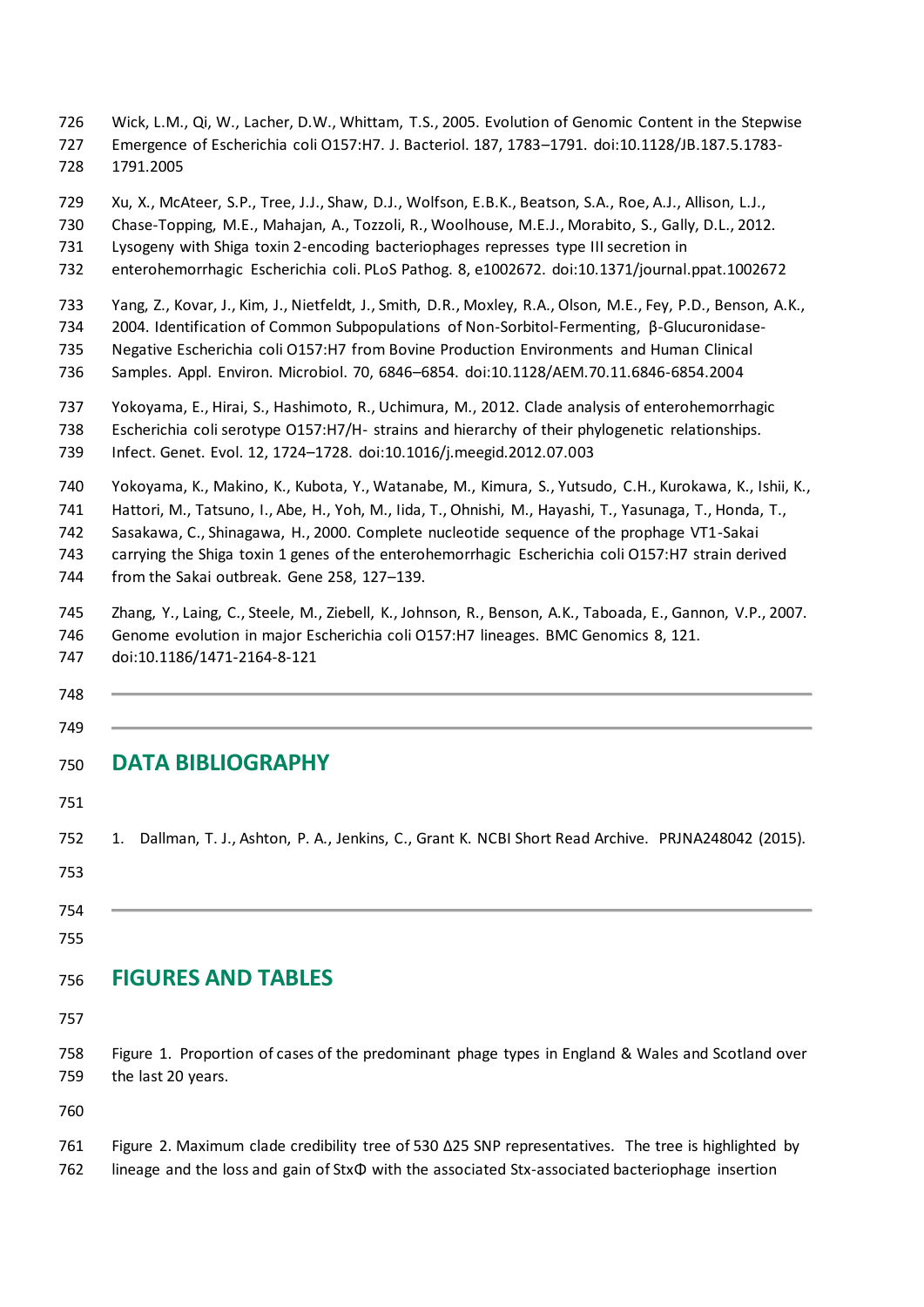763 (SBI) in brackets. The GUD+ lineage represents the strains that retained the ability to express β-764 glucuronidase.

765

766 Figure 3. Left - maximum likelihood phylogeny of 400 lineage I Δ5 SNP representatives with lineage

767 Ic highlighted in grey. Right – maximum likelihood phylogeny of lineage Ic showing the radial

768 expansion of PT21/28 from the PT32 ancestor with isolates annotated by cattle or clinical origin.

769

770 Figure 4. Left - maximum likelihood phylogeny of 241 lineage II Δ5 SNP representatives with lineage 771 IIc (PT8) highlighted in grey. Right – maximum likelihood phylogeny of lineage IIc showing the

772 distribution of Mediterranean travel associated cases and UK cattle cases.

773

774 Figure 5. STEC O157:H7 evolutionary model based on a timed phylogeny of over 1000 genomes

775 showing the key evolutionary splits and the associated gain and loss of stx containing prophage.

776 GUD+ represents strains that have the ability to express β-glucuronidase, sor+ represents strains

777 that have the ability to ferment sorbital.

778 779

| <b>Sublineage</b>  | <b>Mild</b>    |      | Severe <sup>1</sup> |      | <b>Totals</b> |     | %HUS <sup>2</sup> |         |
|--------------------|----------------|------|---------------------|------|---------------|-----|-------------------|---------|
|                    | <u>n %</u>     |      | <u>n %</u>          |      | <u>n %</u>    |     | <u>n %</u>        |         |
| IIa                | 42             | 56.8 | 32                  | 43.2 | 74            | 100 | $\mathbf{1}$      | 1.4%    |
| II <sub>b</sub>    | 18             | 81.8 | 4                   | 18.2 | 22            | 100 | 0                 | 0.0%    |
| II c               | 31             | 23.7 | 100                 | 76.3 | 131           | 100 | $\mathbf{1}$      | 0.8%    |
| $l$ a              | $\overline{3}$ | 17.7 | 14                  | 82.3 | 17            | 100 | 0                 | 0.0%    |
| 1 <sub>b</sub>     | $\overline{z}$ | 77.8 | $\overline{2}$      | 22.2 | 9             | 100 | 0                 | 0.0%    |
| $lc$ (stx2a)       | 9              | 20.9 | 34                  | 79.1 | 43            | 100 | 8                 | 18.6%   |
| Ic (stx $2a/2c$ )  | 35             | 30.2 | 81                  | 69.8 | 116           | 100 | 10                | 8.6%    |
| $lc$ (stx $2c$ )   | $\mathbf{1}$   | 25   | $\overline{3}$      | 75.0 | 4             | 100 | 0                 | $0.0\%$ |
| $I/II$ (stx2a)     | $\overline{7}$ | 18.4 | 31                  | 81.6 | 38            | 100 | $\overline{2}$    | 5.3%    |
| $I/II$ (stx2a/2c)  | 12             | 30.8 | 27                  | 69.2 | 39            | 100 | 4                 | 10.3%   |
| <b>All strains</b> | 165            | 33.5 | 328                 | 66.5 | 493           | 100 | 26                | 5.3%    |

780

781 Table 1: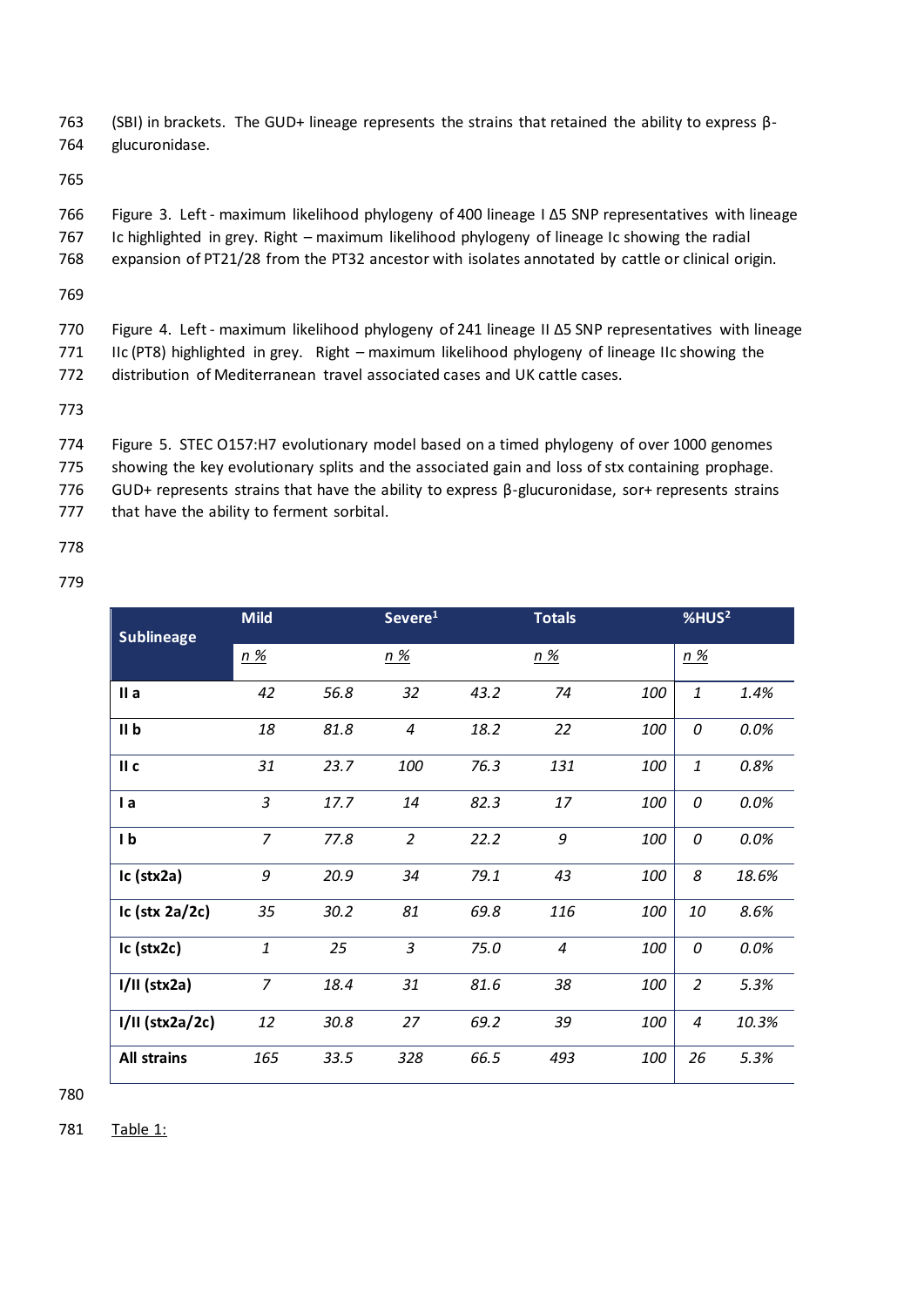782 Sub-lineage and *stx* subtype of whole genome sequenced strains isolated from clinical cases of STEC

783  $\,$  O157 in England. <sup>1</sup>Includes cases with bloody diarrhoea or cases who were hospitalised. <sup>2</sup>The

784 lineage IIa strain isolated from a patient with HUS possessed *stx2a/2c*; The lineage IIc strain

- 785 possessed *stx1a/2a/2c*.
- 786
- 787
- 788
- 789
- 790

| <b>Univariable</b>            |                 |                   |         |                 |              |  |  |
|-------------------------------|-----------------|-------------------|---------|-----------------|--------------|--|--|
| Variable                      | Category        | <b>Odds Ratio</b> | P-value | Lower<br>95% CI | Upper 95% CI |  |  |
| Age                           | Child           | 1.73              | 0.005   | 1.18            | 2.51         |  |  |
|                               | Adult           | <b>Baseline</b>   |         |                 |              |  |  |
| Sex                           | Female          | 1.49              | 0.037   | 1.02            | 2.17         |  |  |
|                               | Male            | <b>Baseline</b>   |         |                 |              |  |  |
| Sub<br>lineage                | IIa             | <b>Baseline</b>   |         |                 |              |  |  |
|                               | IIb             | 0.29              | 0.040   | 0.09            | 0.95         |  |  |
|                               | IIC             | 4.23              | 0.000   | 2.30            | 7.80         |  |  |
|                               | $I\alpha$       | 6.12              | 0.008   | 1.62            | 23.14        |  |  |
|                               | 1 <sub>b</sub>  | 0.37              | 0.240   | 0.07            | 1.93         |  |  |
|                               | Ic (stx2a)      | 4.96              | < 0.001 | 2.08            | 11.80        |  |  |
|                               | Ic (stx2a/2c)   | 2.92              | 0.001   | 1.59            | 5.34         |  |  |
|                               | Ic (stx2c)      | 3.94              | 0.245   | 0.39            | 39.65        |  |  |
|                               | $1/11$ (stx2a)  | 5.81              | < 0.001 | 2.27            | 14.88        |  |  |
|                               | I/II (stx2a/2c) | 2.95              | 0.010   | 1.30            | 6.71         |  |  |
| <b>Multivariable Analysis</b> |                 |                   |         |                 |              |  |  |
| Variable                      | Category        | <b>Odds Ratio</b> | P-value | Lower<br>95% CI | Upper 95% CI |  |  |
| Age                           | Child           | 1.56              | 0.042   | 1.01            | 2.39         |  |  |
|                               | Adult           | <b>Baseline</b>   |         |                 |              |  |  |